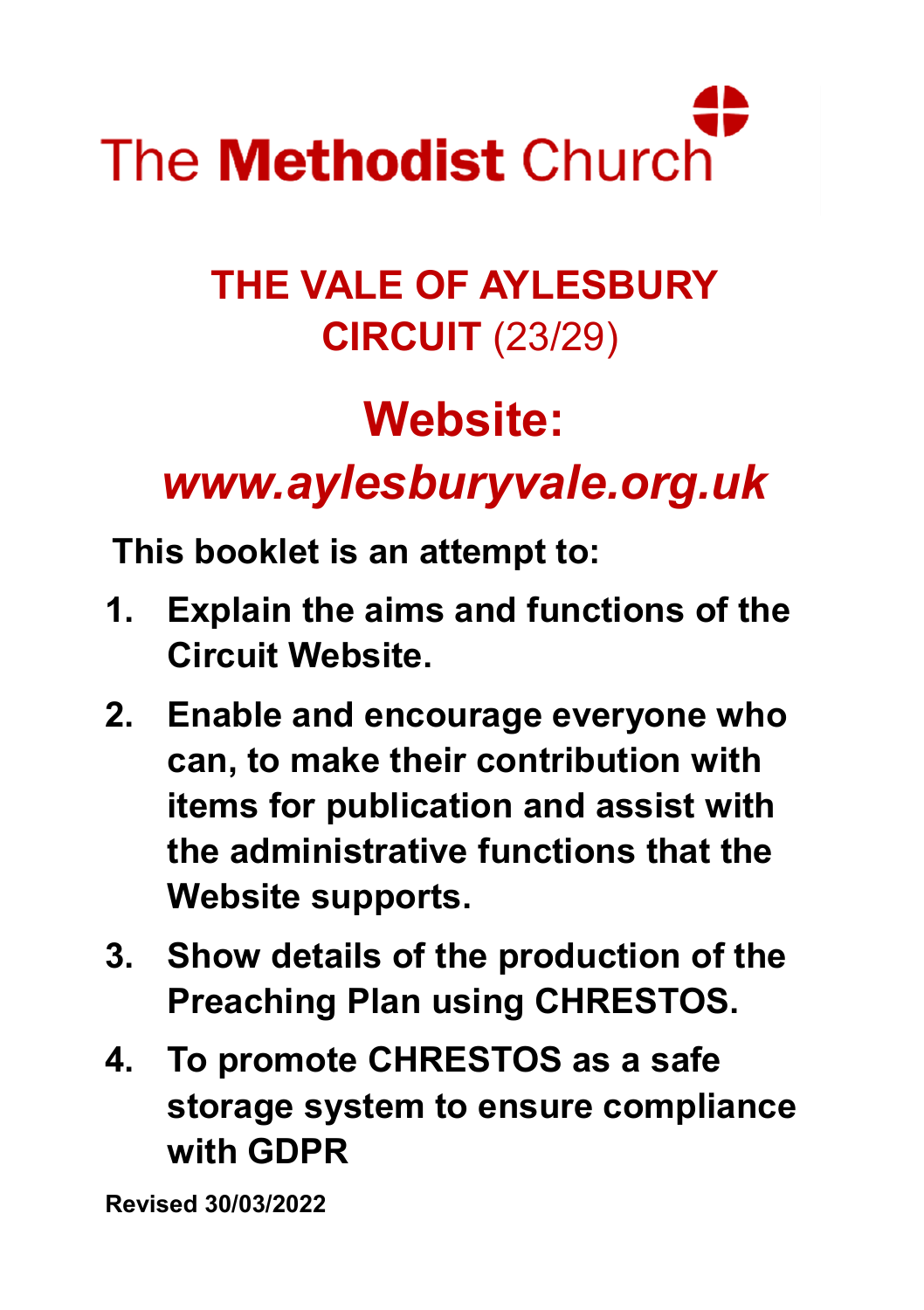## **INTRODUCTION**

This version of the Circuit Website has been in operation since December 2015 when we changed our Provider from Church 123 (*2014 to 2015*)to the ThenMedia Company.

The Church & Circuit Websites provided by ThenMedia grew out of a system that was created for the efficient operation of a business and is headed by John Gunstone who just happens to be the son of a Methodist Minister, now retired, who in his latter years as a Superintendent, saw the possibilities of developing a Circuit Website which included tools to assist in creating the Preaching Plan, now known as **CHRESTOS TOOLS**—more of that later.

# **The Website is the WORLDS WINDOW ON OUR CIRCUIT What can the WORLD see?**

The Website opens with the **HOME** page which is dominated by a slide show, this can depict various aspects of our Circuit Life or a current theme.

Above them is a **Blue Ribbon** listing the Website menu showing sections that can be selected.

Selecting a section may reveal Sub-pages which can be selected in the same way. e.g. **HOME** has 3 sub-pages;

**ABOUT US** has 3 sub-pages which also have further Sub-pages; the **Preaching Plan** can be found under **SERVICES.** 

**CHURCHES** is slightly different as it shows a page of Icons where, by selecting a picture, information on individual churches can be seen.

Additional topics are shown in the 'footer' at the bottom of the pages.

*(Note\* :Select means click or tap throughout this booklet)*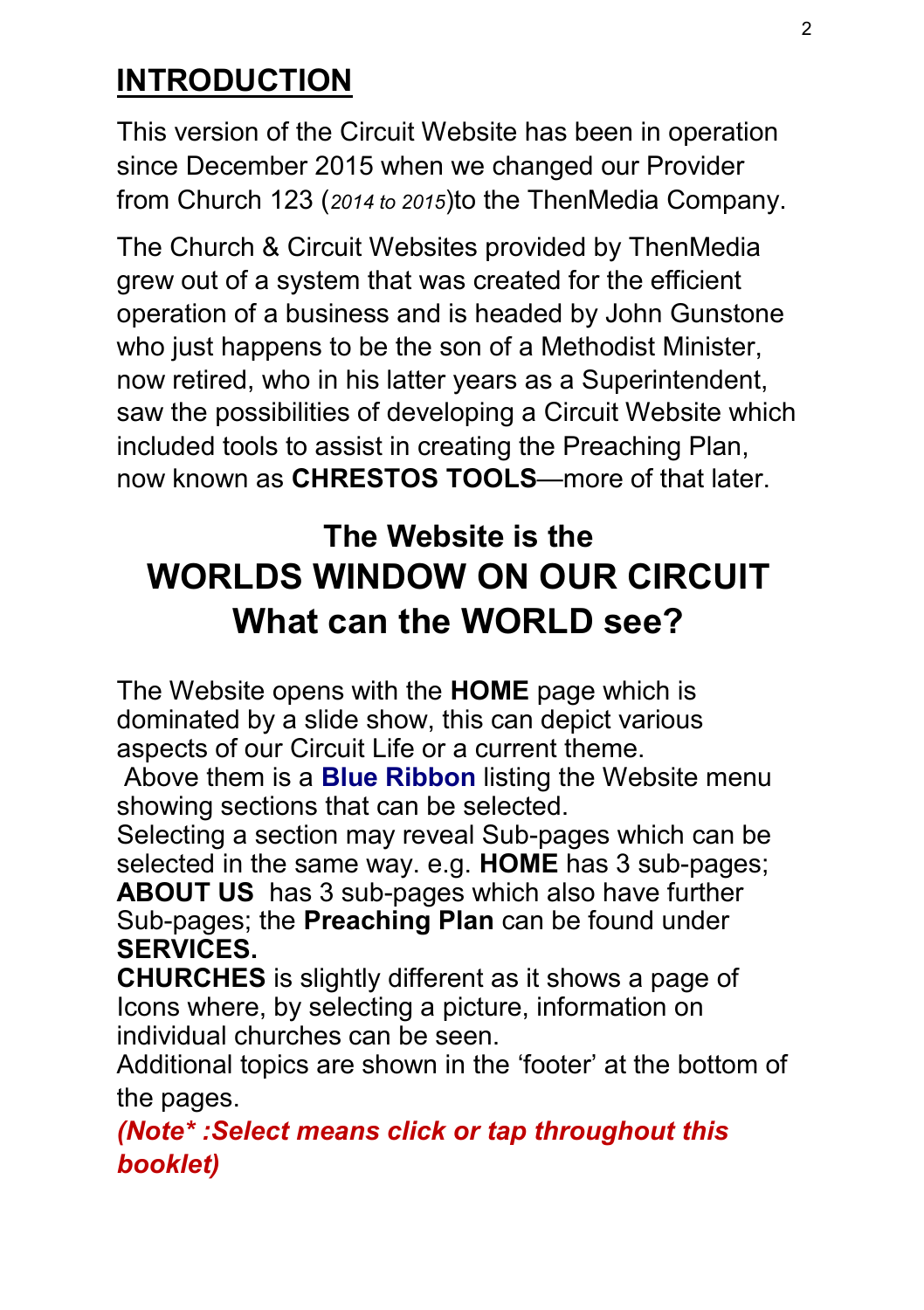As a further aid to navigate this site, you can use the **SEARCH** box (to the right of the pictures) to find items of interest on the public Website. Simply type a word in the search box and the system will list all files and items where that word occurs, select the item to display it.

**This will not allow items that are Password protected to be listed.** 

**Bearing in mind all of the information that is available to public view, it is obvious that these public pages must be kept up to date and interesting.**

**It is this activity in which Circuit Members and Friends can play their part:**

- **By regularly reading the Website, especially the areas where they have particular interest.**
- **By pointing out errors to the Website Editor (s)**
- **By making their own contributions for news items. (see later notes)**
- **By becoming a sub editor for their Church.**

**Either we have something worthwhile to communicate, or we don't - It really is up to you. If the information is not kept up to date and informative the site will become moribund and useless, like too many that can be found on the internet.**

# **Please don't let this happen!**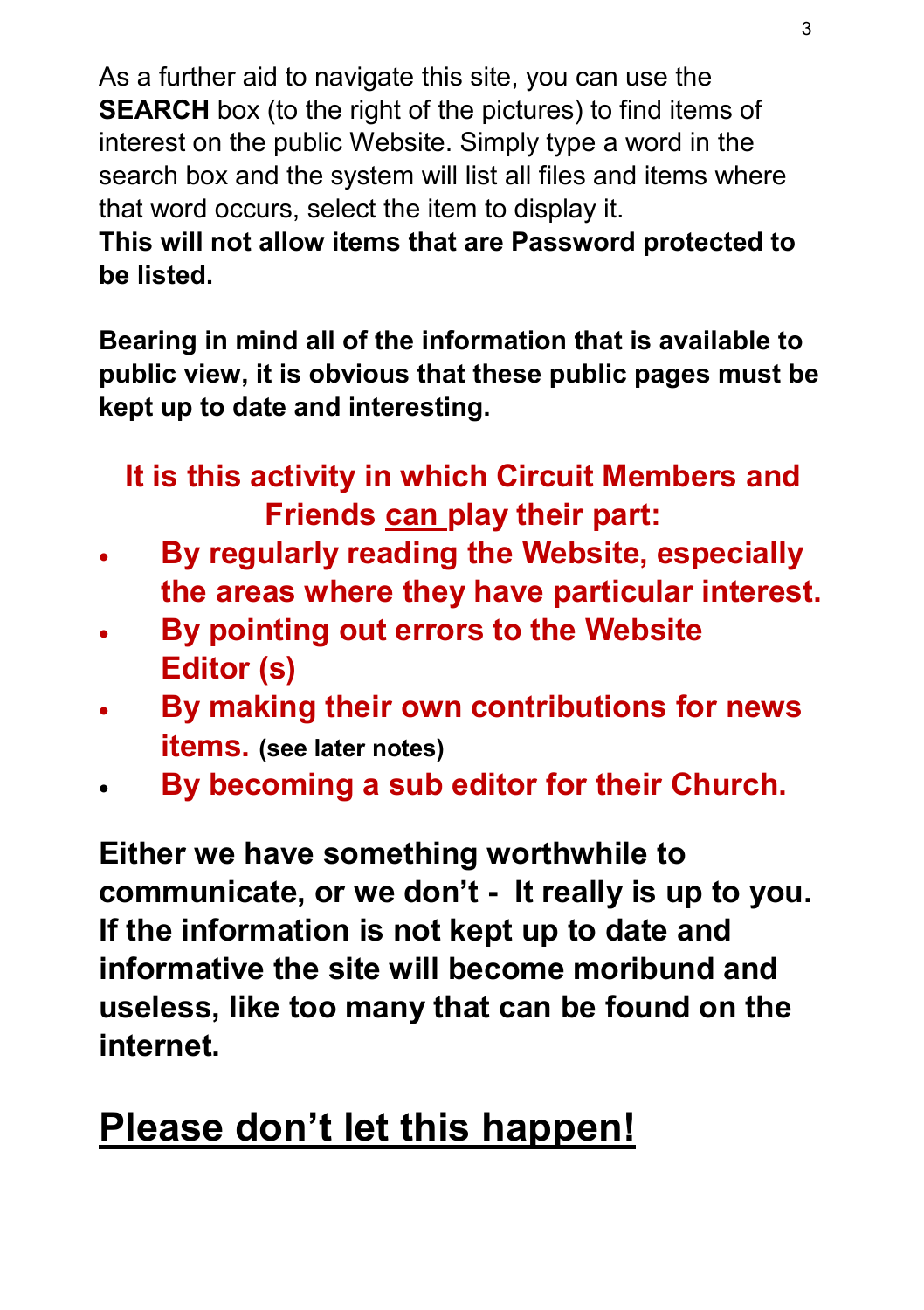# Guidance notes for members with 'Cloud Access'

1. Having opened the Circuit Website you can access the 'cloud' if you have a **User Name.**

On the blue ribbon across the page select the  $\mathbb{C}$  to go to the login page.

2. If you know your **User Name** and **Password**, type them in the boxes that appear, and login. If you have no password put in 'password' see note ### Page 35 to gain access to the tools, select '**set password'** and put in your own password; you can ask your  **device** remember it if using a private device. **Forgotten passwords can be reset by following the on- screen instructions that appear after you have made multiple unsuccessful attempts to log in**.

**Make sure you set your own private password. The system will keep reminding you until you make your password secure.**

Once logged in, a page showing **21 Icons will show on screen**, some of which are bright and some partially 'greyed out', depending upon the permissions you hold; **only the bright ones will allow access if selected.** 

The **ICONS** are largely self explanatory:

**PEOPLE** is a list of folk who's data is recorded on the Data Base; by scrolling down and selecting a name, it will display a form showing the data held on that individual.

**GROUPS** lists all the groups that an individual can be assigned to. Permission to read or edit various parts of the Data Base is given to members of some groups. On this list select **┼** to reveal sub-groups

**CHURCHES** shows a list of all churches in the Circuit, (where **Plan Notes** can be entered ….*See pages 17&18*

**EMAIL CENTRE** where messages can be sent to individuals or groups. *(see page 25)*It saves individuals keeping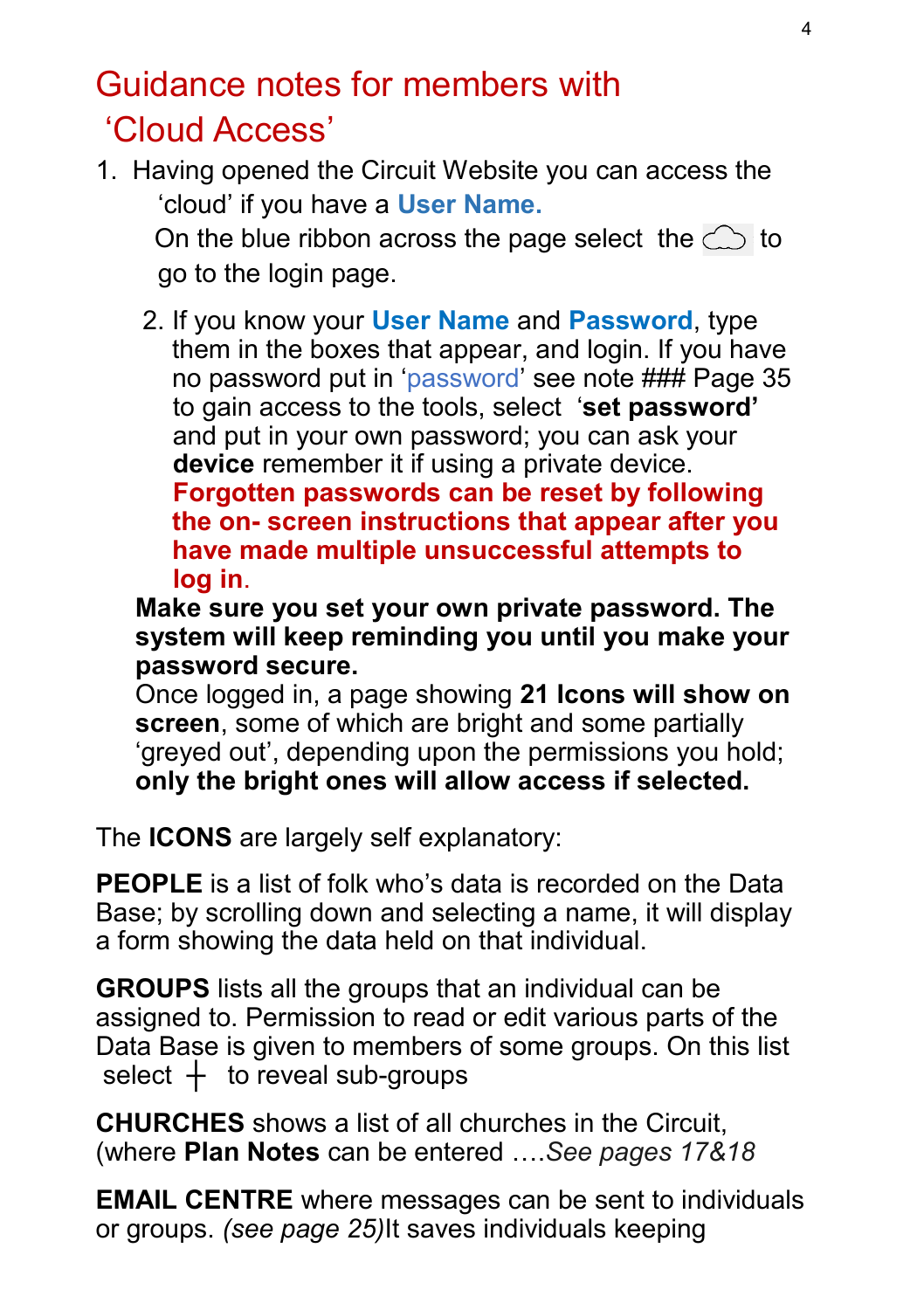circulation lists. Those who can make use of this facility for Circuit Business can contact the 'Circuit Admin' Group for permission

The **DOCUMENTS** icon looks like a series of box files, just what an individual can see will depend upon which Groups they are in and the permissions granted to that group. This is possibly the most important section, to which there are references in later sections.

**DATES** is the Data Base for the Circuit Diary. Anyone can request that a date is added here. The Cloud Admin, Sub editors and most stewards have permission to add dates.

#### **BANNERS, FORMS and MAPS CAN BE IGNORED**

**The 'PERIODS', 'AVAILABILITY', 'PLANNING GRID' and 'SERVICE CODE' Icons** are all related to Plan Making, which was seen as the main use for the **CHRESTOS Tools**, their detailed use is covered in the large section on Plan Making on pages 19-27

**PAGES** contain the information that can be seen on the main website, they can only be edited by the Cloud Admin and anyone who has permission e.g. Sub –Editors. For more detail *see page 10* Select the  $+$  for sub-pages

**ARTICLES** enables stories to be put together that can be published as News items either on the main page or on Church pages. Sub editors have permission to do this and more detail can be found on page 12

**IMAGES** This is the image library which is sub-divided into galleries for each church, when there has been a need Sub -editors have access to this. If images are added please make sure they don't contravene the GDPR and are adequately labelled.

**VIDEOS** need to be uploaded by the Editor.

The last 4 **Icons** are mainly used by the Cloud Admin Group Except **ACCOUNT** where you can update your details e.g. your password.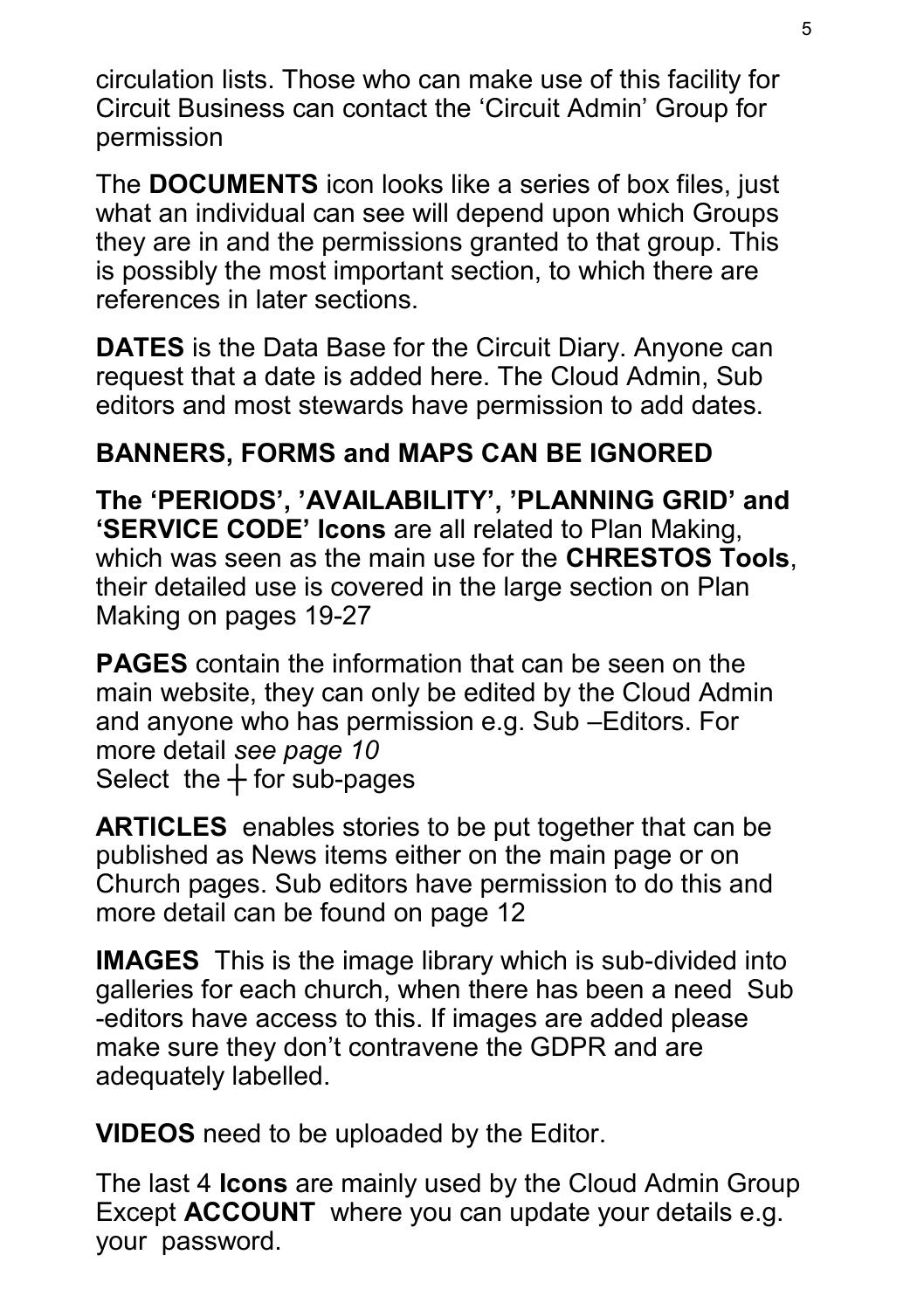# **DATA RETRIEVAL**

# **Using the On-Line Directory**

The online directory is a rapid way of finding contact details for members of groups and some individual Circuit and Church Office holders.

#### Open the Website, SELECT HOME > DIRECTORY. NB: **You will be asked to sign in as for cloud access.**

That does not necessarily allow access to the Directory as that will be confined to selected groups, currently this list includes:

#### **Cloud Admin, CIRCUIT OFFICERS, Circuit Meeting Members, LOCAL CHURCH OFFICERS and Local Preachers.**

If allowed access the enquirer will see a box saying 'All Groups' which, when selected, will present a drop-down menu showing all the groups and offices included in the directory, select the one of interest and all members that fit the criteria will be listed.

Groups listed in **UPPERCASE** are umbrella groups, individual offices are listed immediately below them. Some offices are vacant at present, if that is so, your search will default to your previous enquiry.

#### **SEARCH FOR A PERSON**

Typing a name (or part of a name) in the box labelled **'Search for a person**' will show every group in which that name appears when **'Any Group'** is selected from the drop down menu. Click **'Reset'** to make another enquiry.

Questions or Comments please by Email to [r.collis245@btinternet.com](mailto:r.collis245@btinternet.com)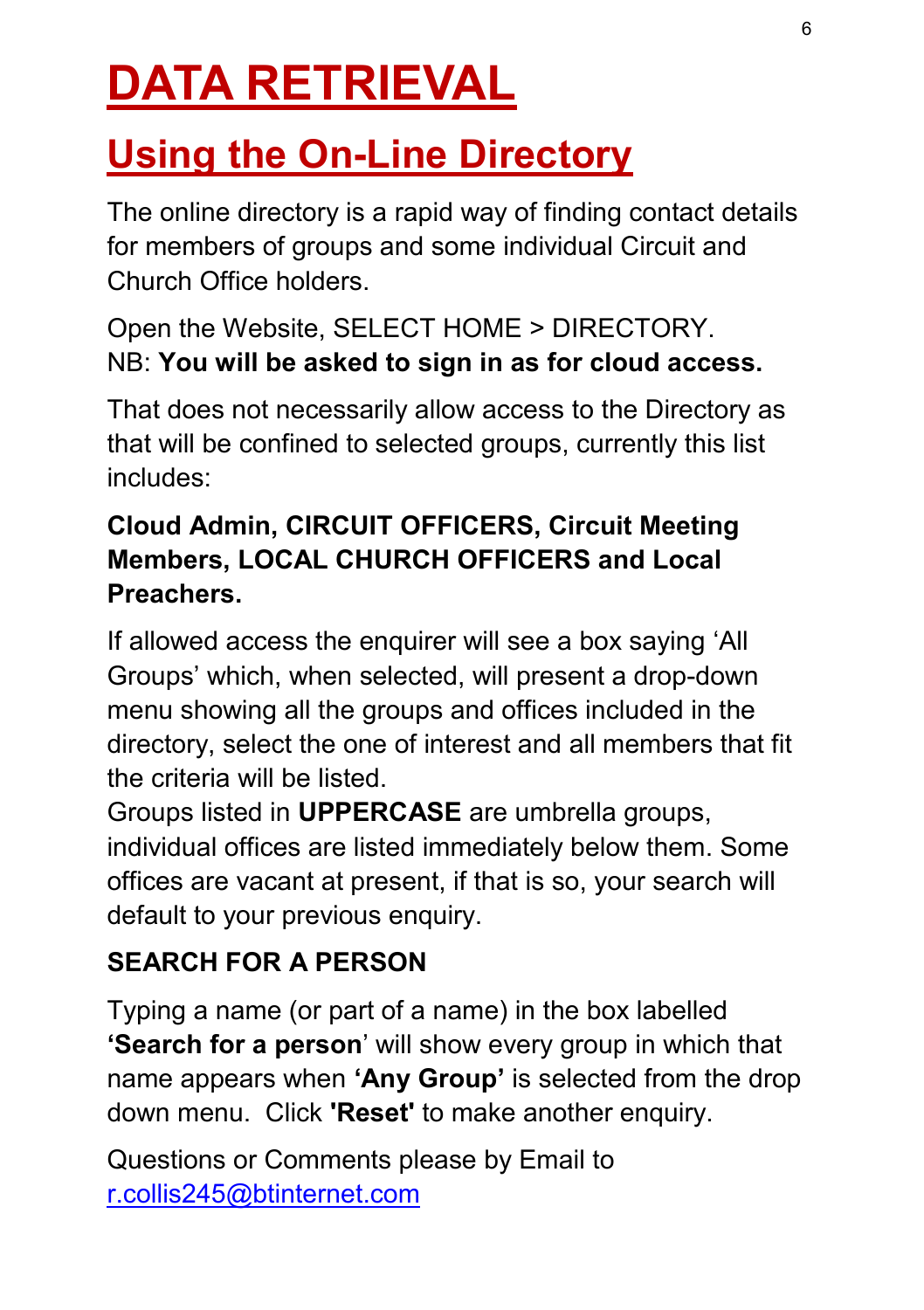# **DATA RETRIEVAL(continued)**

# **Alternative data search methods**

## **Manual Data Base Search**

Most members who are listed on the Data Base will have cloud access will see a number of Icons on the cloud home page when they log in.

Two of the most useful Icons are **'People'** and **'Groups'** as all cloud users can make use of them to find information.

To simply look up these details on individuals, Select 'People' to reveal the list of people on the data base, select a name by scrolling down, to find information about them. Click on the name to see a form with various sections on it:

Basics - shows their name and User name if they have one. Contacts - shows contact details; address, Phone No. etc.

depending upon what they have agreed to give us. Groups - will have their church affiliation and offices held highlighted.

Selecting **'Groups'** by name, will reveal the number of members and selecting 'Members' reveals a list of names; this may be all that is required. Select the small **┼** attached to some groups and further groups will be listed

The **On-Line Directory** (selectable under '**HOME'** on the main website) will enable you to find details of groups and individuals and you can print of the results, which is fine for just a few names. There is a more convenient way of listing details of larger groups, which can also be used for individual officers holding posts in the Churches or Circuit.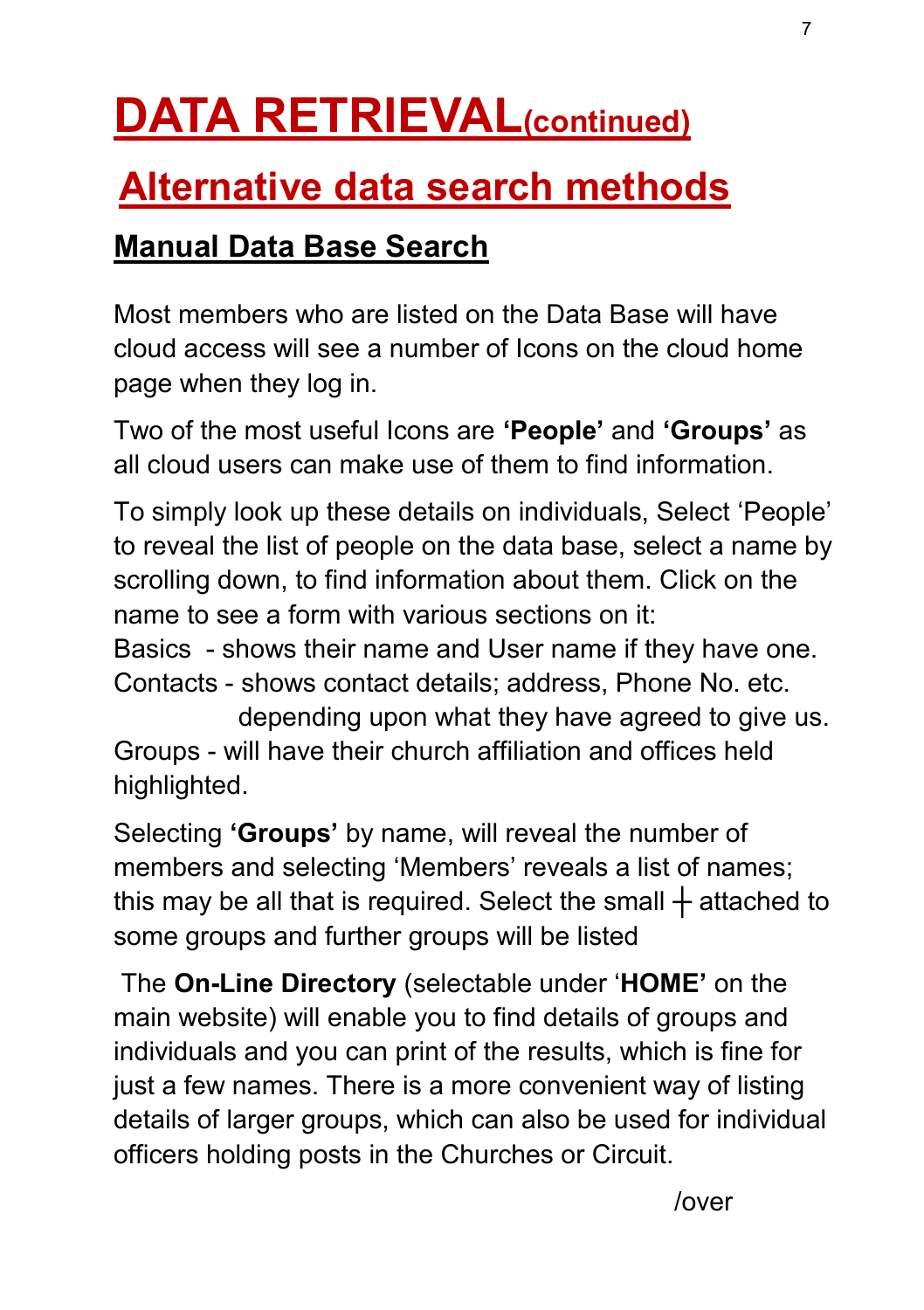That is to make use of the **'Sort & Search' Facility** by selecting the **'PEOPLE'** icon, every name in the data base will be listed on the left, with a menu of possible **actions** on the right >Select **'Search & Sort'**

Below the banner saying 'Search for' is a list of all groups and activities, all shaded grey, but when selected they will be shaded black with white text.

You will see the list on the left change to show those in that group i.e. the list is 'filtered'. Scrolling up and down the list allows you to select or de-select filters, until you have found what you want.

By selecting **'ACTIONS'** at the top of the menu you can select from the following:

**'Send Email'** which allows Emails to be sent using the Webmail facility. This is fine for sending messages but attachments are limited to files already in the Document Library.

'**Export Filtered'** If selected this reveals further options to choose from; the most useful being the ability to export a list of Email addresses (see below).

#### **The Options are:**

**Contacts & Groups** will produce an Excel spreadsheet of all the details which can be used to export those details into your own address book. **This is not recommended as that data could be amended at any tim**e.

**Contact Summary** will produce a .pdf with all the details listed as might be expected in an address book. This could be useful if saved to your PC or printed off as a reference document, for personal use.

**That will have the same limitations as above as it will need updating/ checking regularly.**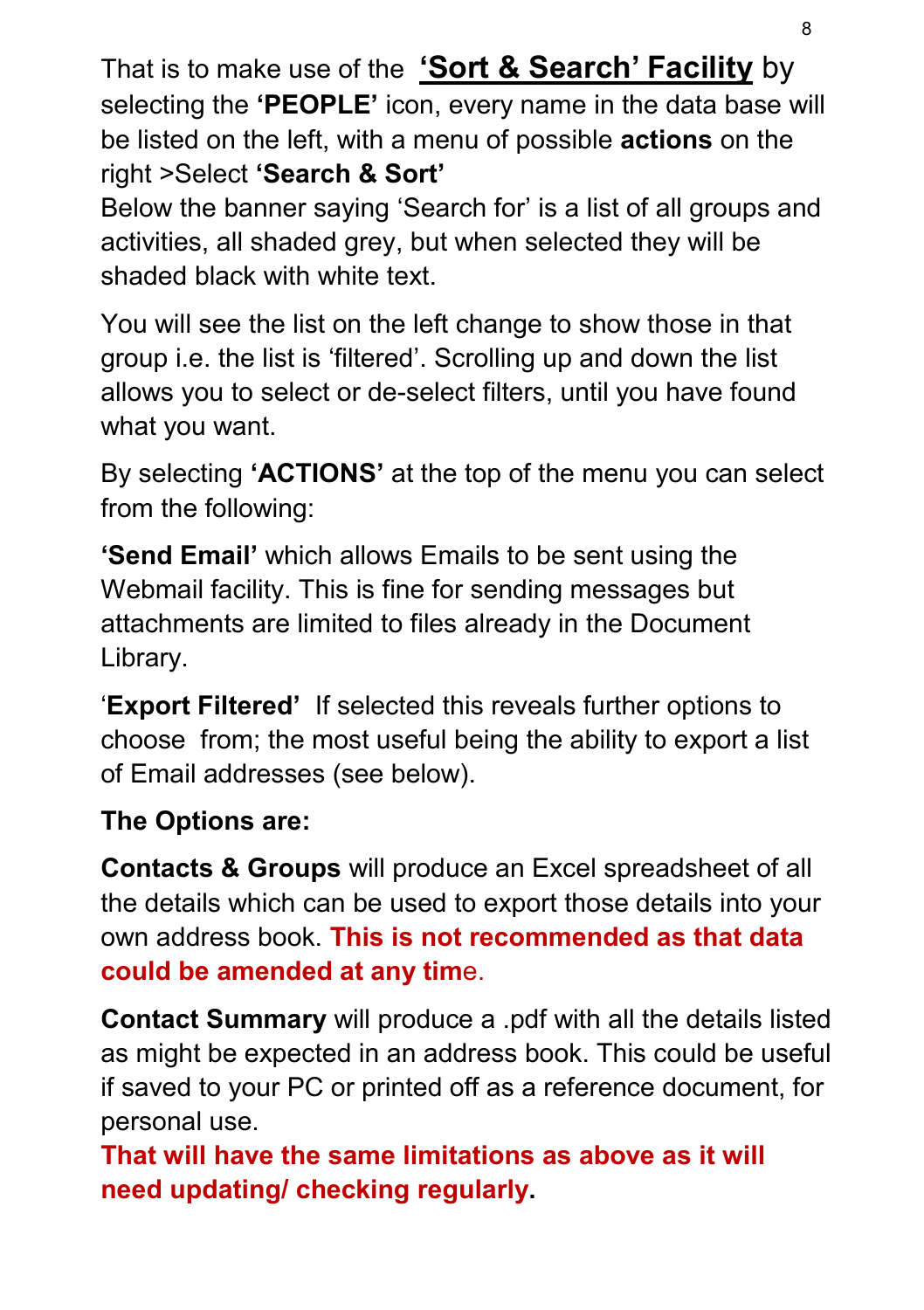**Email Addresses** will produce a **';'** separated list of all the addresses which can be copied and pasted into the address bar of any Email platform thus overcoming the restrictions of Webmail.

The list will be as up to date as possible and removes the need to keep long circulation lists on PCs or other portable devices ( as advised by TMCP).

The list can also be 'weeded' if it has unnecessary contacts on it. This may appear to be a long complicated process but it is not. It is far faster that thumbing through a, probably out of date, printed directory and manually extracting the data.

It has the advantage that you can request 'Delivery Confirmation' and 'Read Receipts' - particularly useful if it is an urgent message..

**The great advantage in using the list on the Website is we will all be using the same lists.**

#### **TMCP advise that we do not retain these lists on private devices, as they may not be secure.**

Emails to a large list should always be sent as 'Blind Copies' BCC, most peoples in fact do this now, this of course means that you cannot check your personal list against other lists.

In the past emails have been sent to wrong or inappropriate addresses, using the lists from CHRESTOS is the most satisfactory way of avoiding such problems.

**Nothing is ever 100% perfect and ultimately it all relies on folk being vigilant and disciplined in reporting changes.**

**NB. Not all members will be able to access some of the actions,**

**Pease report any problems.**

**TRY IT AND SEE—TRIAL & ERROR IS THE QUICKEST WAY TO LEARN**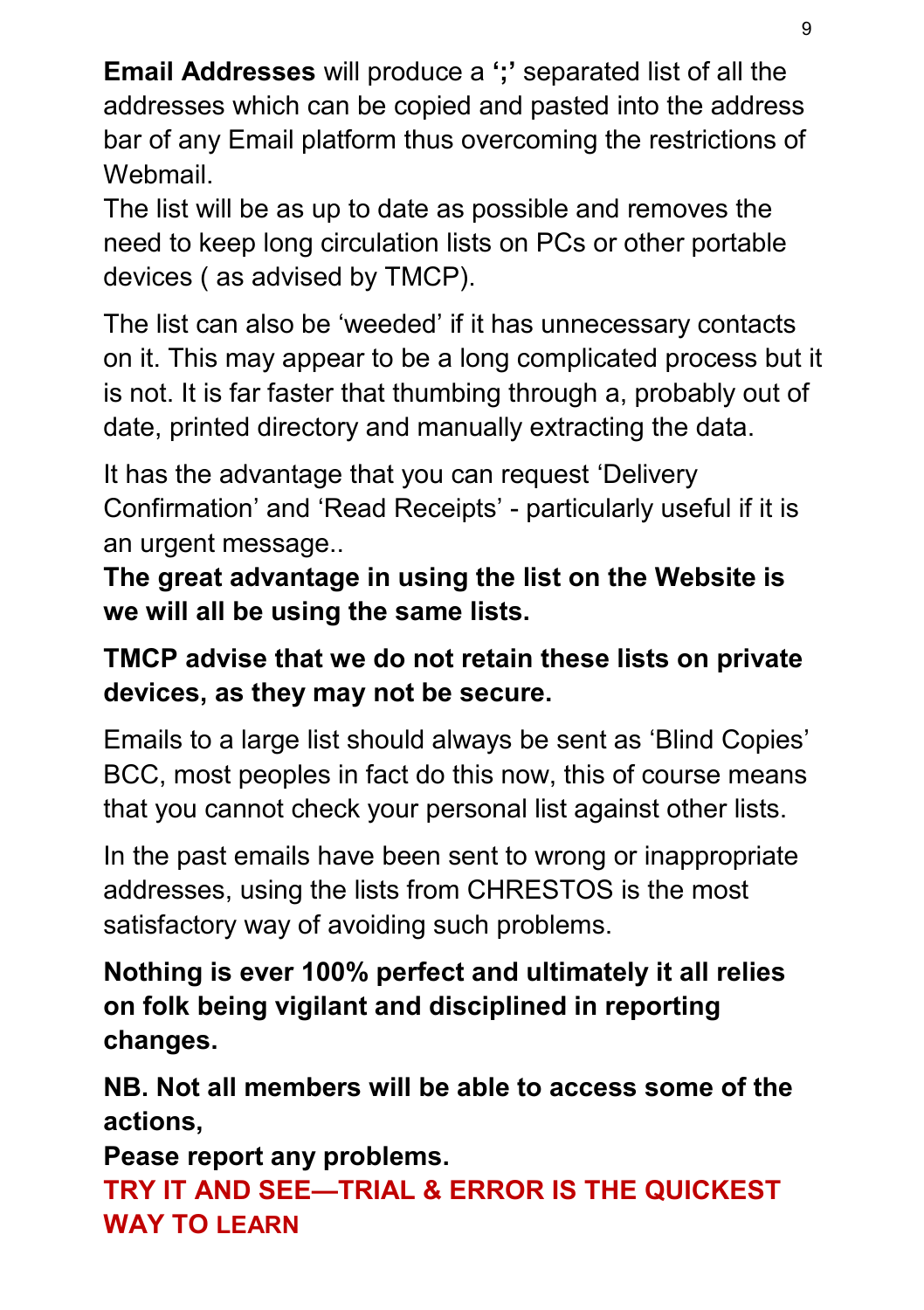#### **Guidance Notes for Sub Editors and other permitted users.**

## **Editing Pages**

Once logged in (see page 4) it will be possible to edit a number of areas when some of the brighter Icons are selected. All can be read but not all can be edited. No damage will be done by looking at any of them; the system will not allow changes in some areas.

The most common areas that you will edit are your own church pages, after a little practice you will get used to going quickly through the Pages ► Churches ► Circuit ► Church (name) routine, to find the page you need to edit, you will see that the headings on the edit page vary but they all have a heading labelled BASIC this is the part where most changes will be made. Scrolling down that page will bring you to 'Content' as illustrated below

| Content  |            |                    |  |  |  |  |            |                |                          |
|----------|------------|--------------------|--|--|--|--|------------|----------------|--------------------------|
|          |            | $H H H B I \equiv$ |  |  |  |  | $\equiv$ % | 8 <sup>7</sup> | <br>$\Phi$               |
|          | $+$ COVER  |                    |  |  |  |  |            |                | $\overline{\phantom{a}}$ |
|          | $+$ BANNER |                    |  |  |  |  |            |                |                          |
|          |            | Add some text      |  |  |  |  |            |                |                          |
|          | $+$ IMAGE  |                    |  |  |  |  |            |                |                          |
| $+$ FILE |            |                    |  |  |  |  |            |                |                          |
|          | $+$ BANNER |                    |  |  |  |  |            |                |                          |

The 'H<sub>1</sub>', 'H<sub>2</sub>' 'H<sub>3</sub>' will make blocked text stand out as a headline, the **B** and *I* have their usual function. The next Icon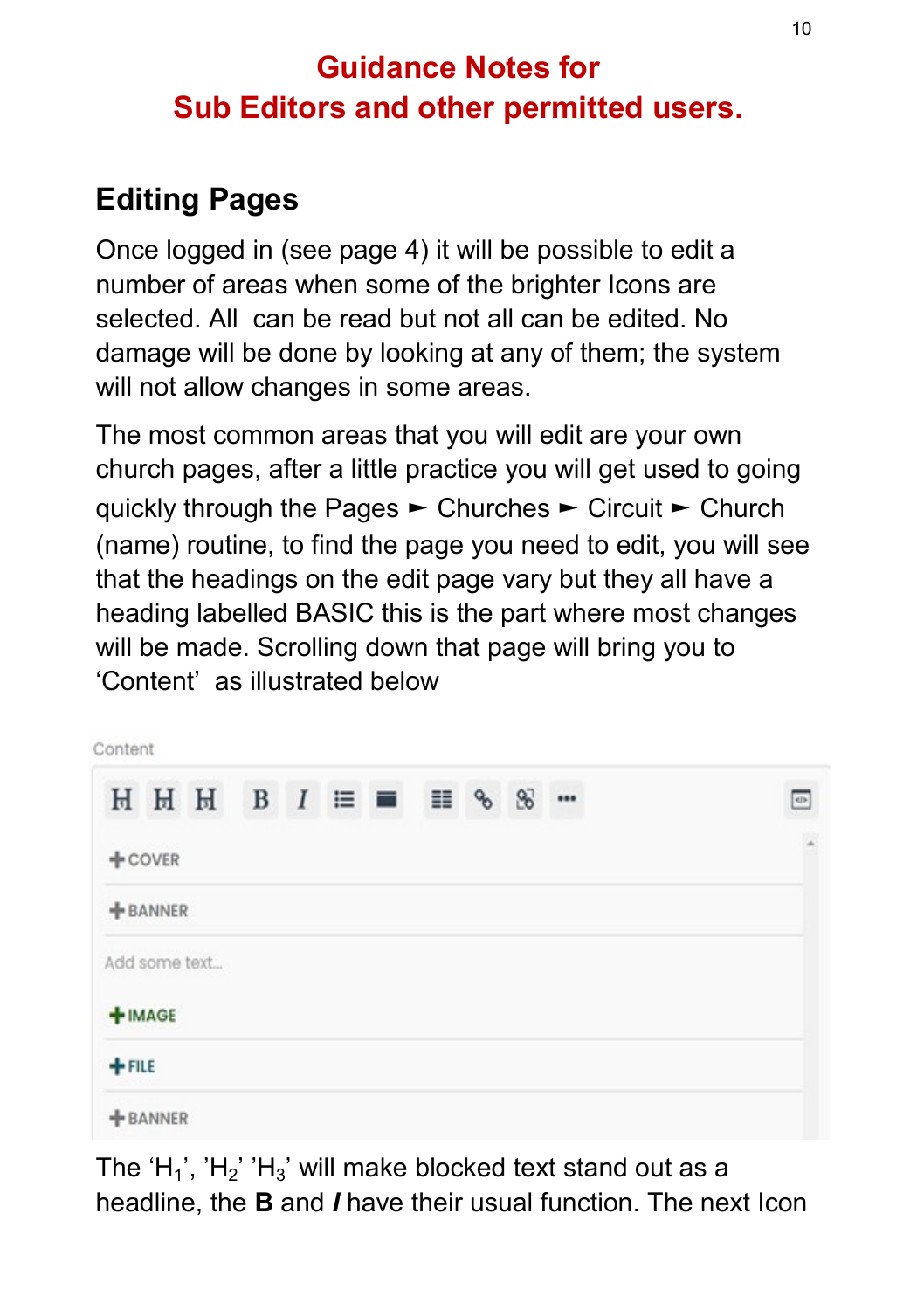will produce a Bullet list from blocked text. The next 2 Iconc should be ignored, although you can have your text in columns if you wish. Use the 1st link to link to Website addresses or other pages/ items on the Website. The 3 Dots are used for embedding images in the body of your text, which can be pasted in from any documents in the usual way. Below your text you will see **+IMAGE** that will enable you to select library images for your page and **+FILES** to select or add files that can be viewed from your page.The other **+ NAMES** can be ignored.. If **'UPDATE'** appears in the action list, click on it after updating each feature . Selected **Images** and **Files** will be displayed below your text ,when you are editing. **PREVIEW** will display your page as it will appear on the public Website, with images arranged in a 'tower' on the right of your text and files across the foot of the page, unless you have embedded images

When the page is ready for publication select **STATUS** as **'Live'**. Leave it in '**Draft'** form if it needs further work.

#### **Embedding Images.**

#### **If you want an image to be at the top of your page select width then 'Top' when you first select it.**

- 1. Place the cursor in the line where you wish it to appear
- 2. Select the 3 Dots on the toolbar
- 3. Select ' Styles' them Images from the drop down menu
- 4. Select the position and size of the image you wish to embed.
- 5. Click on the selected image which is displayed and it should be placed as selected.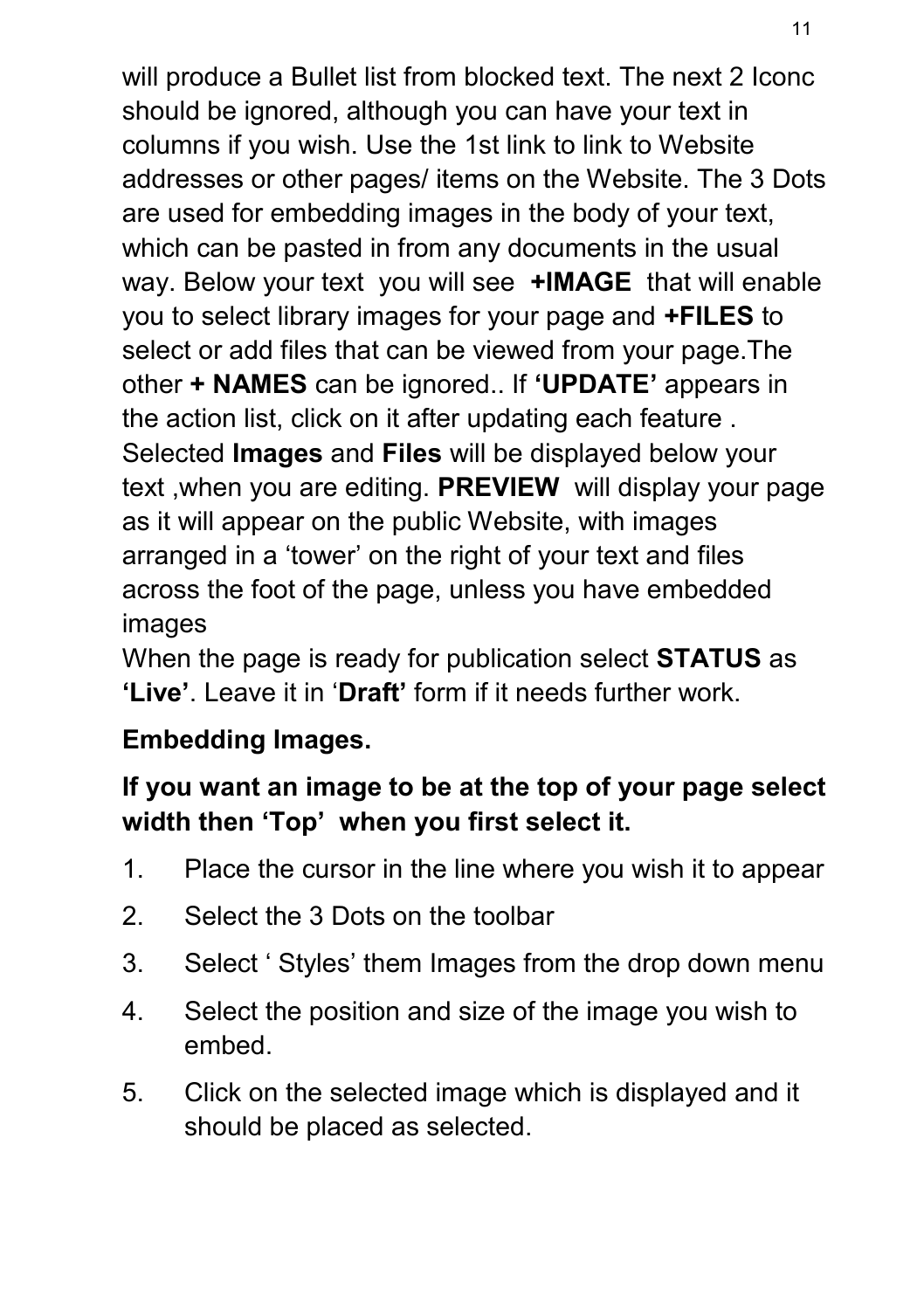# **Adding Images to a Gallery**

Images can also be added directly to galleries for later use in Pages or Articles as follows:- The first requirement is that you must have the image stored on your personal device; you can also upload images from a storage card, USB stick etc. The procedure is quite easy:

- 1. Select the IMAGES Icon on the cloud HOME screen
- 2. From the Menu on the right select New Image
- 3. Select 'Upload'
- 4 Select 'Choose File' on the form that appears, find the file on your device and select it.
- 5. On the form give it a Title
- 6. On the form select gallery- a list will appear when you select that box. If you select None the image will be randomly placed as a 'loose' image'
- 7. You can delete an image by selecting it on the list and selecting **Delete**

**CAUTION: You have editorial access to all the images in the library so please delete with care. You must have the permission from any individuals (or Parents if children under 13 are involved) to display an image You can cancel your entry if you select 'Cancel' or close the page before selecting 'DONE'.**

# **Adding & Editing Articles**

- 1. Select the **ARTICLE** Icon
- 2. To add an article Select 'New Article' in right hand Menu . This will bring up a form in which the ARTICLE is prepared in much the same way as for pages The item can be prepared as a draft and will not be seen until you select **'DRAFT'** and change it to **'LIVE'**.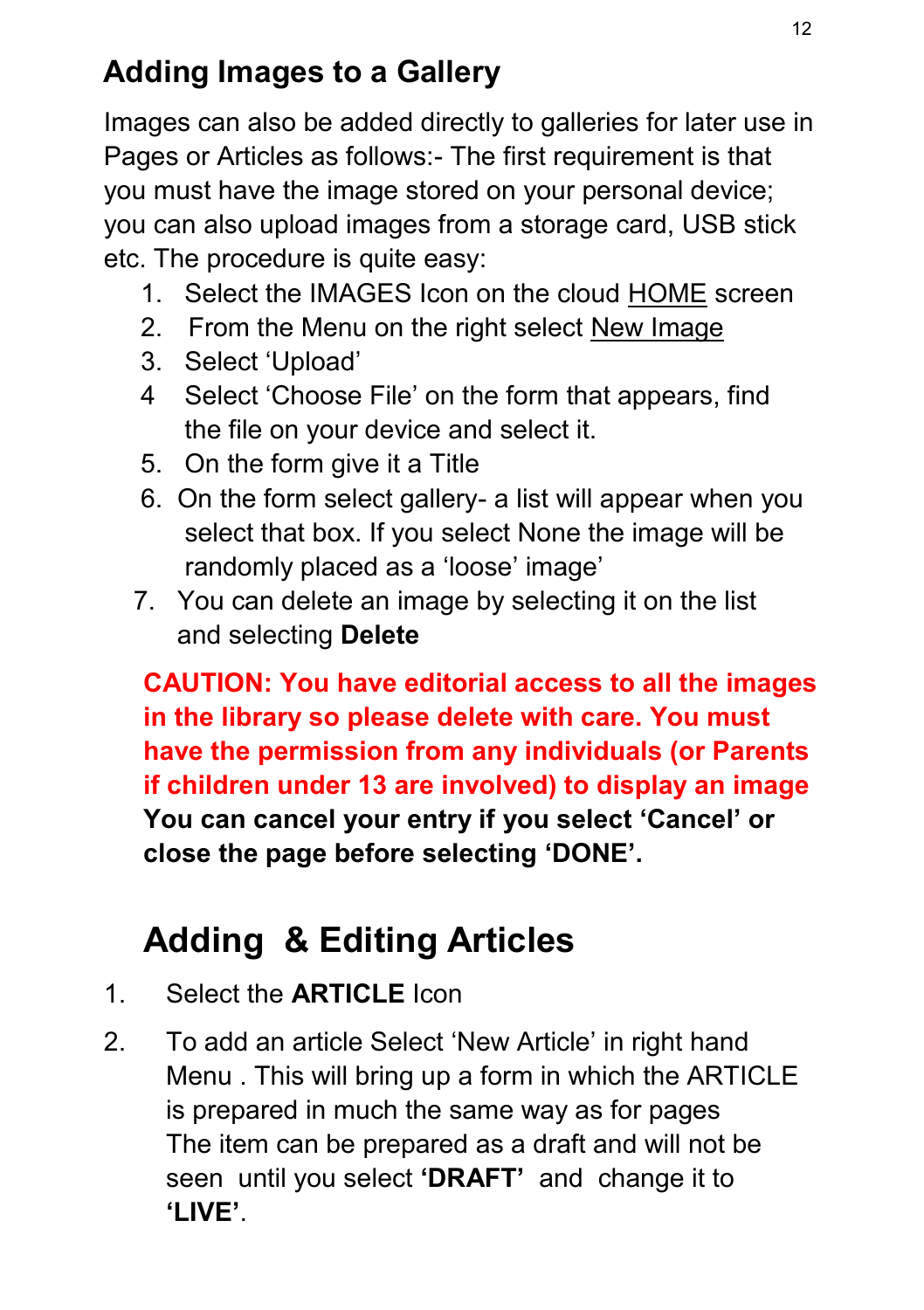3. The article needs to be indexed to a 'NEWS' page by simply selecting your chosen page in the index box. The default is **'NEWS'** which places a 'Live' article on the '**HOME**' page of the website, select that or select an alternative from the list.

#### **TIP: Take a look at other articles on the list to see how they are indexed by viewing them in edit mode.** You won't change them if you then select 'Home'

Creating an effective and reasonable looking article requires a little practice; 'Preview' is a useful tool! Text can be pasted in from almost any source.

#### **You must give your article a distinctive name**.

- 4. To edit an article you must locate and select it in the list of Articles, before it can be edited.
- 5. Redundant articles should be deleted but the same caution applies as for Images.
- 6. Select 'Update'\*\* (see note) if you wish to save and carry on editing , select 'Done' when you have completed your update, to save and leave the page.

# **Adding 'Dates' to Diary**

- 1. Select the 'Dates' Icon
- 2. Select 'New Date' in right hand Menu
- 3. Fill in the Date/ Time details, **NB. The system will add the current date and time,** these must be changed, usually to the date & time of your event.
- 4. Add more information in the message box using the same method as for pages, but be brief!
- 5. You can choose which section of the Diary you want this to appear in; select 'choose' then the section normally your own church.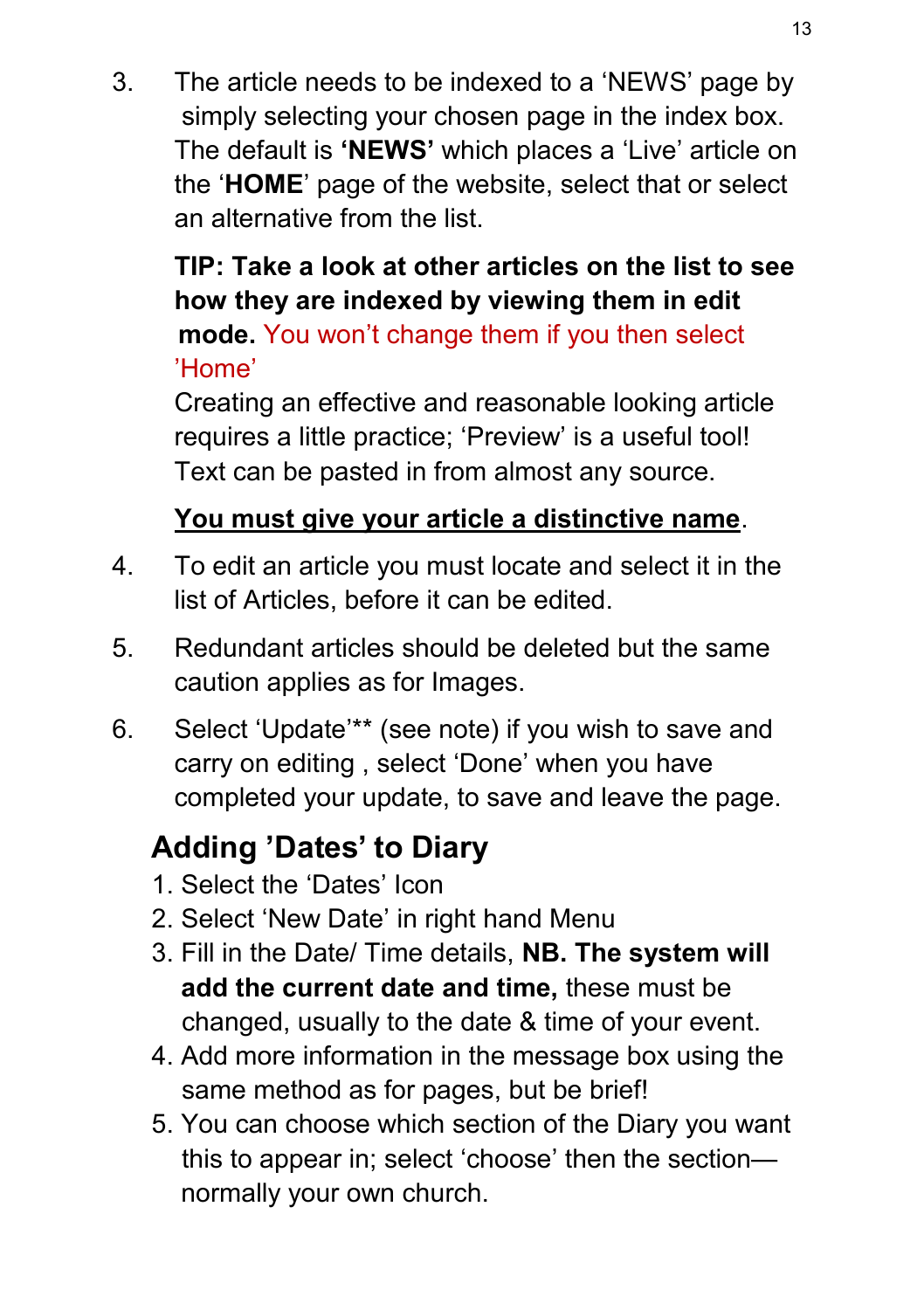#### 6. **Select 'Done'.**

 Items will be listed as a 'Coming Event' 4 weeks before the date you have entered.

**In addition to updating the coming events list, the Diary is intended to limit the number of date clashes across the Circuit—please consult it when proposing dates for events of Circuit Interest. If you don't have permission to add dates Email the details to the Editor or a member of the 'Cloud Admin Group'** 

## **Adding Documents to the library**

- 1. Create or save the document on your PC. **.pdf format is recommended.**
- 2. In the cloud select the Document Icon
- 3. In the Action Menu select 'New Document

(continued over)

- 1. Follow screen instruction to upload and chose your file.
- 2. When the file has loaded choose a suitable folder from drop-down menu and set Private or Public
- 3. Click 'Done' to save the file

The **privacy/ public** marking is your choice

# **Editing / Updating Documents**

1. **Documents cannot be edited on-line**, they can only be updated by a) Deleting the old document and adding a new updated version or b) Overwriting the old one with a new version prepared on your device.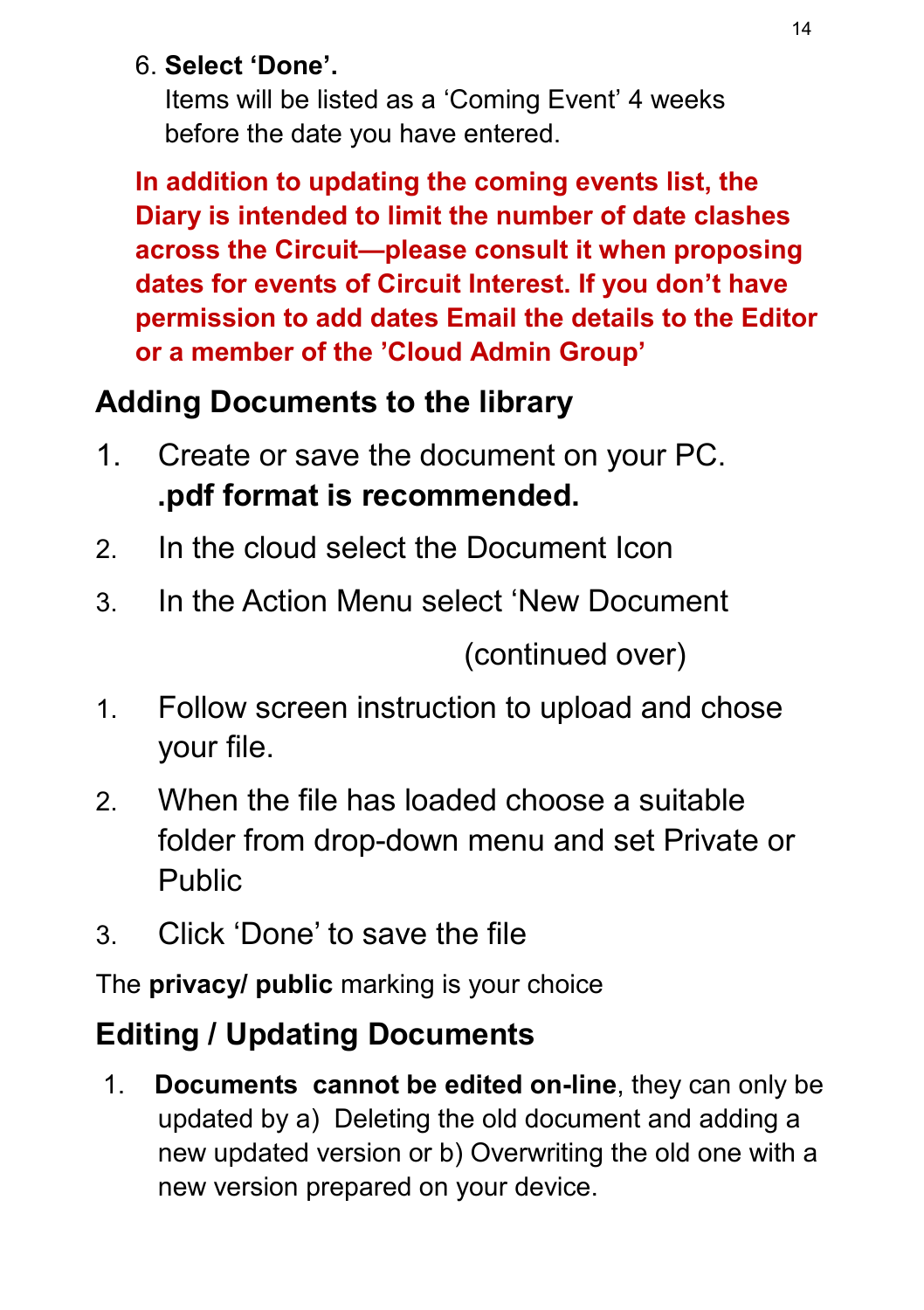#### **Guidance Notes for Preachers (and Readers) in the 'Available for Planning' group.**

#### **We are extremely grateful to all the preachers who give their time to prepare for and lead so many of the Services in our Circuit week by week.**

The Chrestos Tools have proved their worth in reducing the plan preparation time dramatically, however, they can only continue to be effective with your co-operation.

Log into the 'cloud' *...see page 4 then:*

- 1. Select the '**AVAILABLITY**' Icon
- 2. Select the '**Tick'** and your form will appear.
- 3. Select the '**X**' and you will be recorded as 'Unavailable'.
- 4. On the form selecting any column of dates will turn them all green implying availability, if you want to be more selective, simply click the Date/time when you are available. It will turn Green
- 5. It is recognised that not all preachers can be available at every church, e.g. for travel reasons. Selecting 'Circuit' will make you available at all venues, and all church names will be **highlighted**, you can ignore Circuit and select your churches of choice. A click on the church name will toggle it **Bold**  $\leftrightarrow$  Light type.

There is a box for comments at the bottom if you have special requirements.

The system will remind you to complete the 'maximum appointments' boxes.

When you have completed the form you must select **Done** to save it. Yon can re-visit and make amendments until Planning Commences.

#### **If you have any problems, please contact the Editor bub first see the notes on page 35..**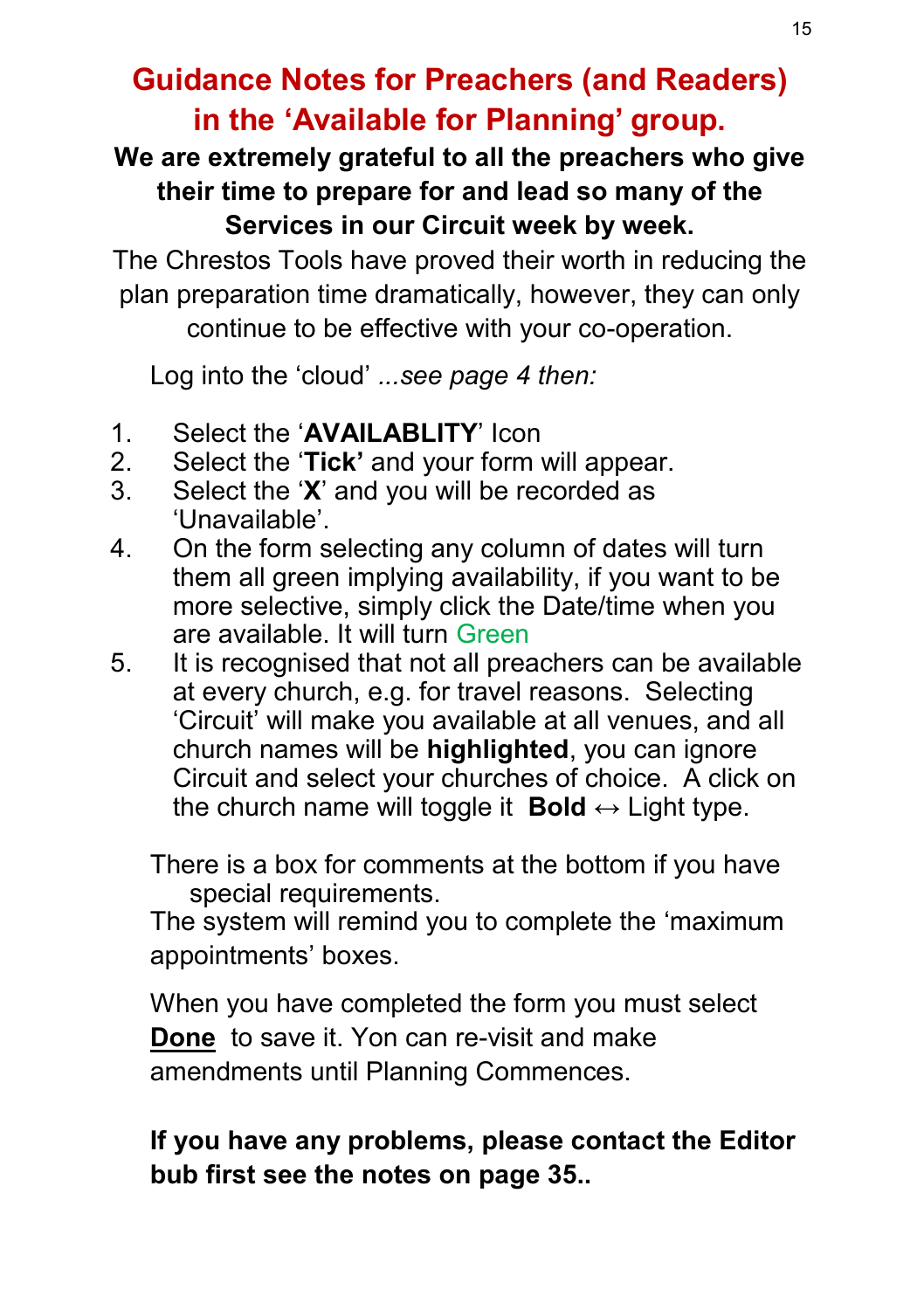# **AVAILABLE for PLANNING GROUP**

| <b>Circuit Ministers +</b>                       |                    |                |  |  |  |  |
|--------------------------------------------------|--------------------|----------------|--|--|--|--|
| Local                                            | <b>Preachers</b>   | (as below)     |  |  |  |  |
| Mrs                                              | Anthonia           | Allen          |  |  |  |  |
| Ms                                               | Marilyn            | Dore           |  |  |  |  |
| Mrs                                              | Frankie            | Fisher         |  |  |  |  |
| Mr                                               | Ken                | Harris         |  |  |  |  |
| Mrs                                              | Lynda              | Hart           |  |  |  |  |
| Mr                                               | Peter              | Honeyball      |  |  |  |  |
| Rev                                              | Anthony            | Howells        |  |  |  |  |
| Ms                                               | Jane               | Knight         |  |  |  |  |
| Mr                                               | Richard            | Maguire        |  |  |  |  |
| Rev Dr                                           | Romilly            | Micklem        |  |  |  |  |
| Mr                                               | David              | <b>Neville</b> |  |  |  |  |
| Rev Dr                                           | Hayford            | Ofori-Attah    |  |  |  |  |
| Mr                                               | Arthur             | Sara           |  |  |  |  |
| Mr                                               | John               | Shaw           |  |  |  |  |
| Mr                                               | Paul               | Thomas         |  |  |  |  |
| Mr                                               | Colin              | Watts          |  |  |  |  |
| <b>Regular Visiting Preachers ** see Page 22</b> |                    |                |  |  |  |  |
| Dr                                               | Richard            | Bainbridge     |  |  |  |  |
| Mr                                               | Peter              | Baker          |  |  |  |  |
| Mr                                               | John               | Bush           |  |  |  |  |
| Rev                                              | Wallace            | Edwards        |  |  |  |  |
| Dr                                               | Roger              |                |  |  |  |  |
|                                                  |                    | Owers          |  |  |  |  |
| Rev                                              | Andrew             | Shergold       |  |  |  |  |
| Rev                                              | Carina             | Shergold       |  |  |  |  |
| Mr                                               | Ben                | Williams       |  |  |  |  |
| <b>Readers</b>                                   |                    |                |  |  |  |  |
| <b>Mrs</b>                                       | Louise             | Antkinson      |  |  |  |  |
| <b>Mrs</b>                                       | Jane               | Honeyball      |  |  |  |  |
| Mr                                               | Roger              | Kirk           |  |  |  |  |
| Mrs                                              | Sue                | Kirk           |  |  |  |  |
| Mr                                               | <b>Brian</b>       | <b>Stabler</b> |  |  |  |  |
| Mrs<br>Mr                                        | Kathryn<br>Neville | Trout<br>Trout |  |  |  |  |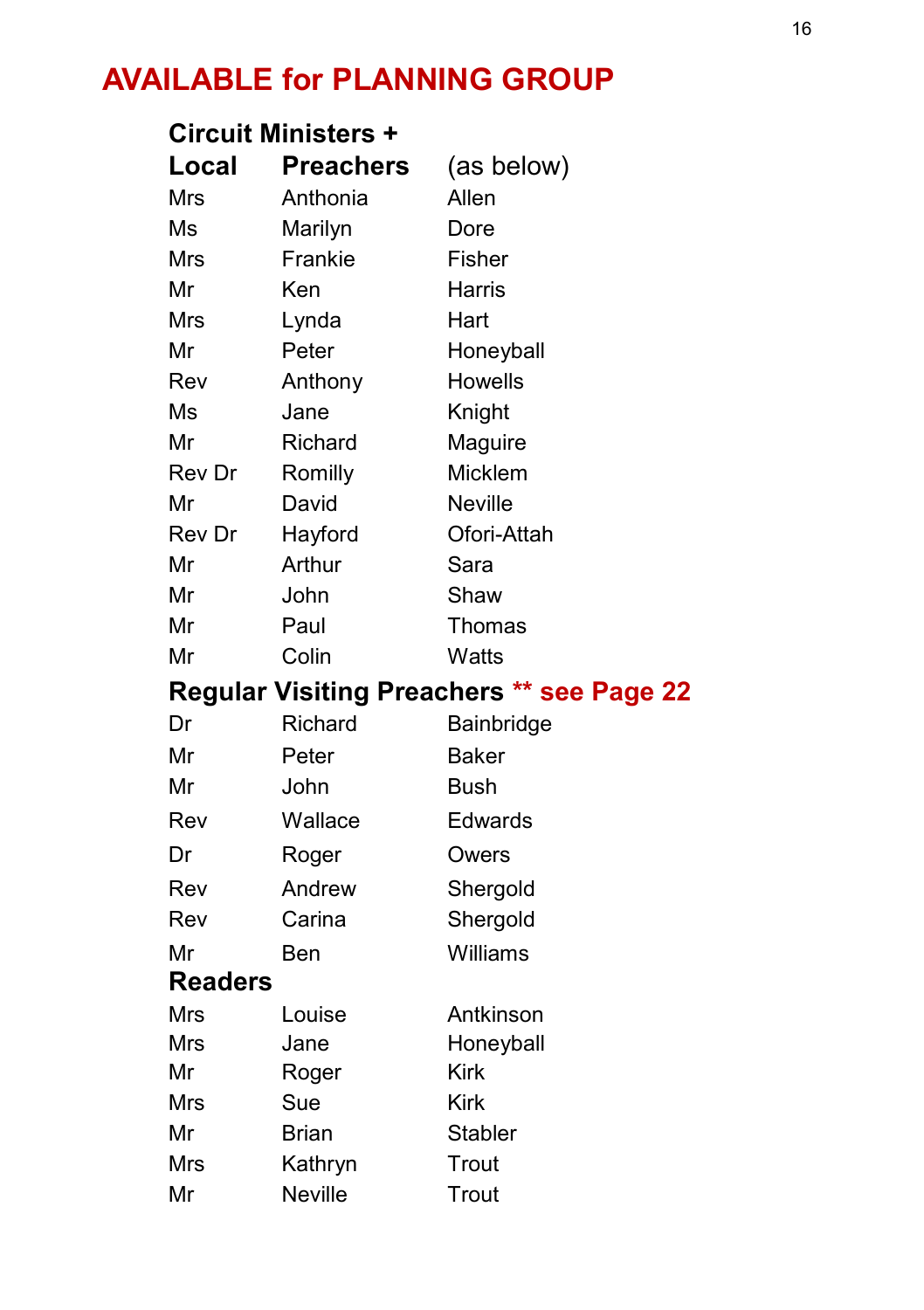# **Guidance for those in the ' Plan Contacts' group**

The gathering of information regarding the special arrangements that churches have made for special occasions or invited preachers, is an essential part of the Plan Making process. It would be very helpful to the Plan Makers if you can use the Chrestos tools to put in your church's information as it will help to avoid any data being lost or misunderstood.

 When successfully logged in **select the 'Churches' Icon.**  Scroll down the list and select your church, you will then see a dialogue window; before you can make changes **you must select the padlock to unlock the data before editing.**

This window has **3 selectable tabs at the top**:

**Basics:** This shows the church address and other static details, **you can ignore this section.** 

**Details:** Please enter the details of Hymn books, Bibles etc that are available to the congregation that should be published on the Plan.

**Notes:** you can ignore this section. NB. Notes here will only be seen by you.

**Services:** This shows service times – **please do not change them**- even if you think they are wrong.

**There is a text box 'Plan notes' in which we need you to add** details of special **Sunday Services,** which deviate from your 'normal' Sunday Service. e.g. time or venue changes and details of Visiting Preachers **not** listed on CHRESTOS. **See facing page**

In the **CHRESTOS** data base, preachers are listed in 3 'groups' - **see 'Groups' on the cloud 'HOME' page.**

You will see the 3 groups labelled as follows:

- 1) **AVAILABLE for PLANNING** ...see Page 15
- 2) **VISITING PREACHERS**
- 3) **INVITED PREACHERS**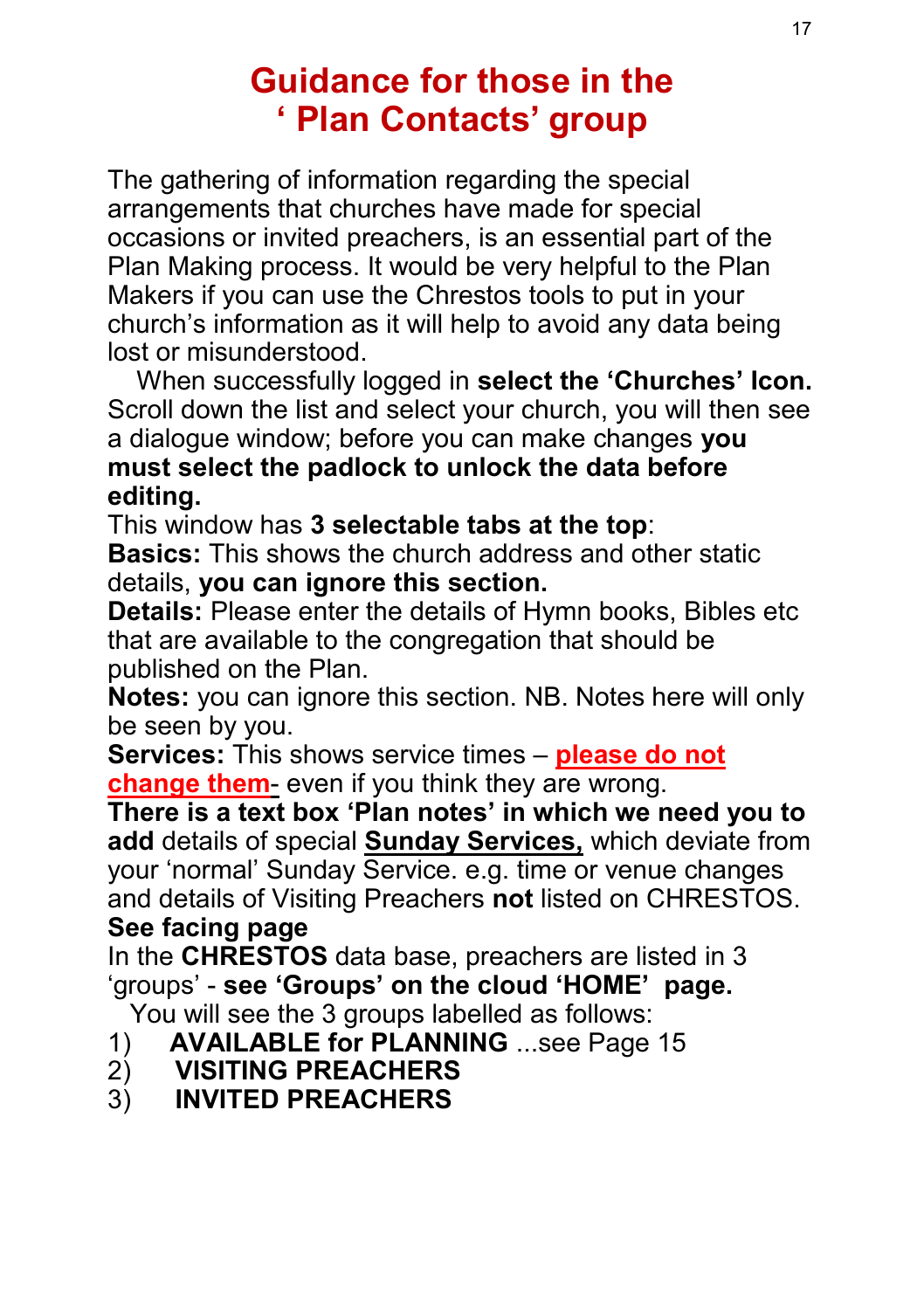**Group 1:** Comprises the **Circuit ministers**, **Local Preachers** and some **Visiting Preachers** – they will all complete an Availability Form showing dates and churches where they can be available.

That enables the CHRESTOS system to list the preachers available for any particular appointment from which the Superintendent can make a selection.

**Group 2:** Lists all visiting preachers who appear on the Plan fairly regularly who need to be invited or may take regular United Services, in either circumstance the details need to be included in your Plan Notes.

Please be aware that VPs shown as available for planning will be planned as in Group 1 above. CHRESTOS holds their details enabling the name to be added to the Plan without further information needing to be provide in the Plan notes.

**Group 3):** Lists preachers who have recently left the Circuit or have been recently invited to take a service on a 'one off' basis, the list provides basic contact details for the convenience of any church looking to invite them for a special service – they are not part of the CHRESTOS data base. Names can be readily interchanged between 2) & 3) so again only the name needs to be included in you plan notes.

It is always possible that a Church will invite a preacher who is not on any of our lists, for the purposes of planning that name will need to be added to Group 2, so it is important that some contact details are included in your Plan Note as they may need to be contacted.

**When you have completed your entry, you must 'select' Done to save it. Your co-operation in completing your plan notes so that the necessary changes to the data base can be made in good time is greatly appreciated.**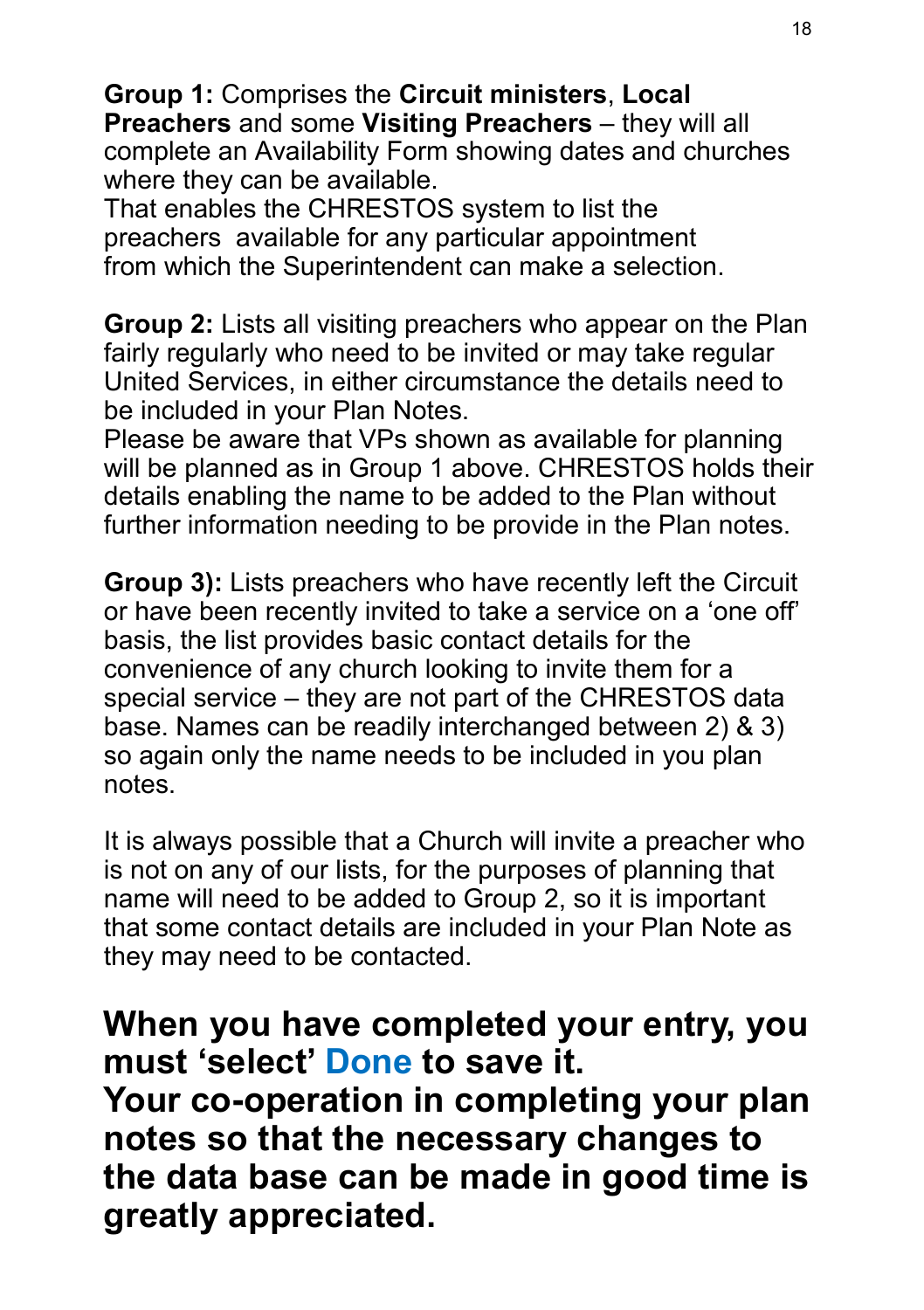# Notes on the plan-making process

The construction of the Preaching Plan is supervised by the Superintendent Minister, who is responsible for the contents of the Plan but has the assistance of a'Plan Admin' Team consisting of the Staff and a Technical Editor.

# 1. Basics

#### **The key groups in Chrestos plan-making are:**

'Plan Admin'

Available for planning

Church 'Plan Contacts'

#### **The main planning tools are:**

- Periods
- Availability Forms *( see page 15)…*
- Planning Grid
- Plan Notes (*See pages 17-18)*

#### **Group Permissions for the main planning tools are:**

**Periods**: Read/Edit -'Plan Admin' **Availability**: Read/Edit —'Plan Admin' & 'Available for planning' **Planning Grid**: Read/Edit —'Plan Admin' **Plan Notes**: Read/Edit —Church 'Plan Contacts' & 'Plan Admin'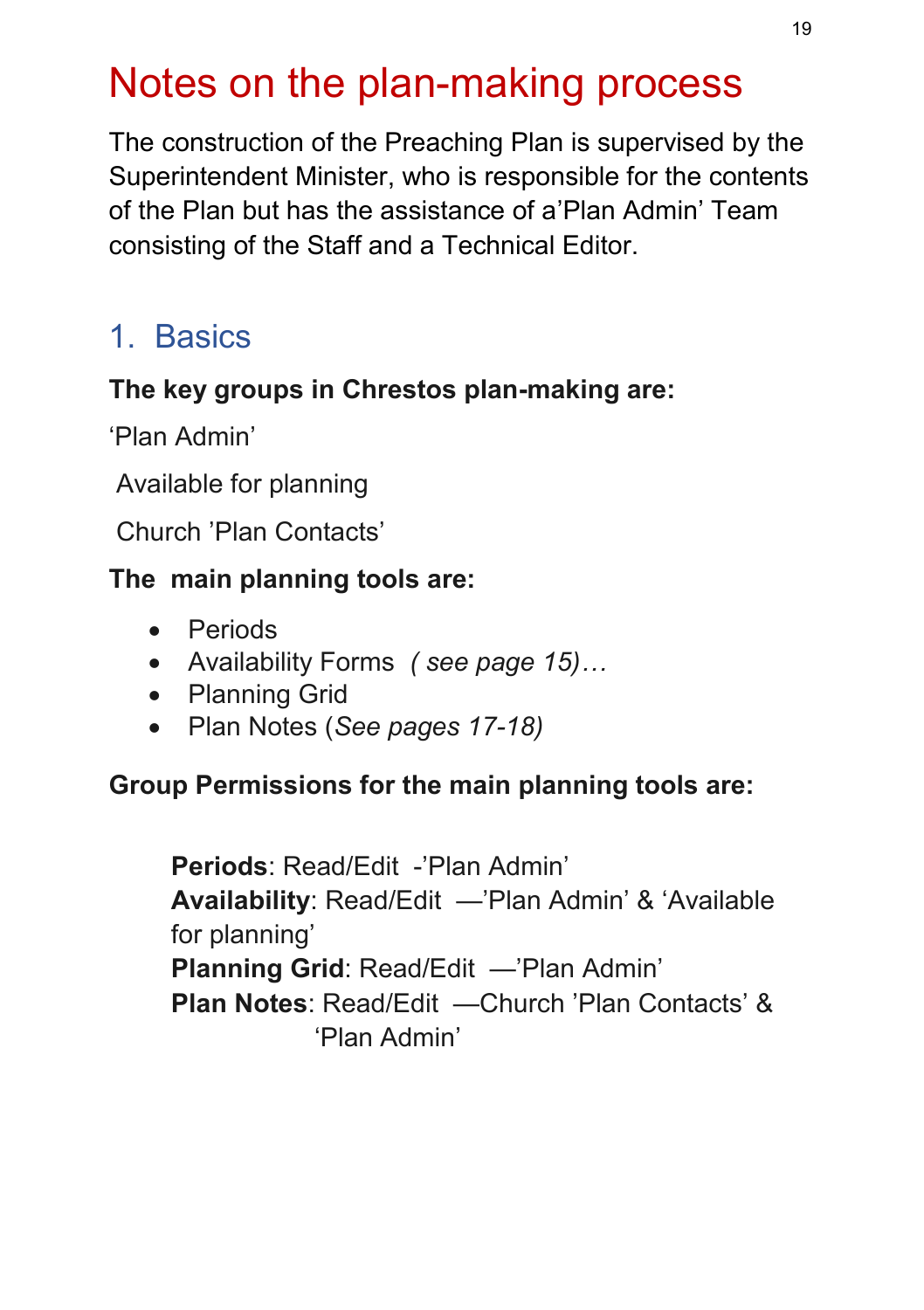# 2. Groups

Members of the 'Plan Admin' group oversee the planning process. The group members can create and edit Periods, alter a period's status during the process, enter and edit availability, and do the actual planning. The **Technical Editor** has no part in planning appointments.

The **'Available for planning'** group, (composed of Ministers, Local Preachers and some Visiting Preachers) enter the dates when they are available, in the 'Availability Form' on screen. They can state the maximum number of services they can take in the quarter and on a Sunday, and where they can preach; within those constraints, **their deployment is entirely at the discretion of the Superintendent Minister**. When planning is complete, they can re-visit the screen to view their appointments.

The **Church** 'Plan Contacts' **Group** members are contacts in each church who are expected to inform the 'Plan Admin' of any special services, invited **Visiting Preachers** or anything else that will effect the Preaching Plan for their church, by adding **Plan Notes** on their respective **church pages.**  Please note that preachers named in **the 'Available for planning' group, with the exception of Visiting Preachers**\*\*, **should not be 'booked'**, however, **requests**  for a certain preacher will be given proper consideration. Notes can be amended at any time but there will be times when they will be too late (but never too early) for the Planning Period. **These notes are a valuable 'aid memoire' for the Plan Admin Group, as plan making proceeds.** 

*\*\* see page 17-18*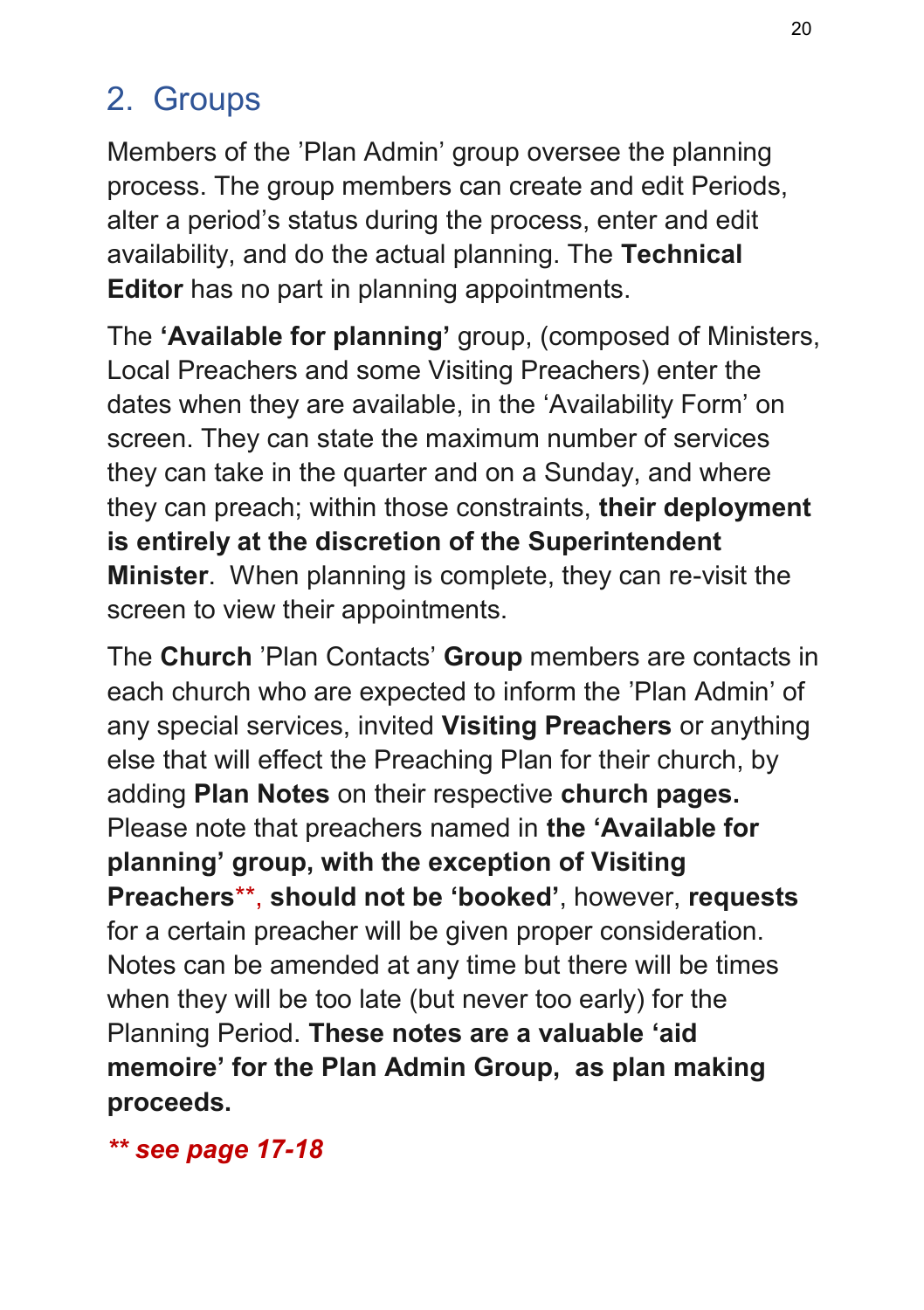# 4. The status of a Planning Period

The planning period is set up by a member of the 'Plan Admin' group. As plan-making proceeds, the status of a period changes.

#### **1. Hidden**

A planning period is 'greyed-out' in the list of periods. There can be no Planning activity possible when it is in that mode. All old plans should be put into Hidden mode

## **2. Awaiting preacher availability**

When members of the 'Available for planning' group can leave availability details. A planning grid can be generated, services (blue cells) can be created, but not edited.

## **3 Planning in progress**

Planning can be done on the planning grid (i.e. services can be created, deleted & filled). Ministers normally plan in their own areas, but as 'Plan Admin' Group members, they can plan anywhere. Preachers can view their availability, but no longer edit it. Preacher **Availability Forms** can be edited by 'Plan Admin'. Members.

## **4 Plan being finalised**

As 'Planning in progress': planning can now only be done by 'Plan Admin' group.

#### **5 Plan complete**

No further planning can be done. Preachers can view their appointments from the Availability screen.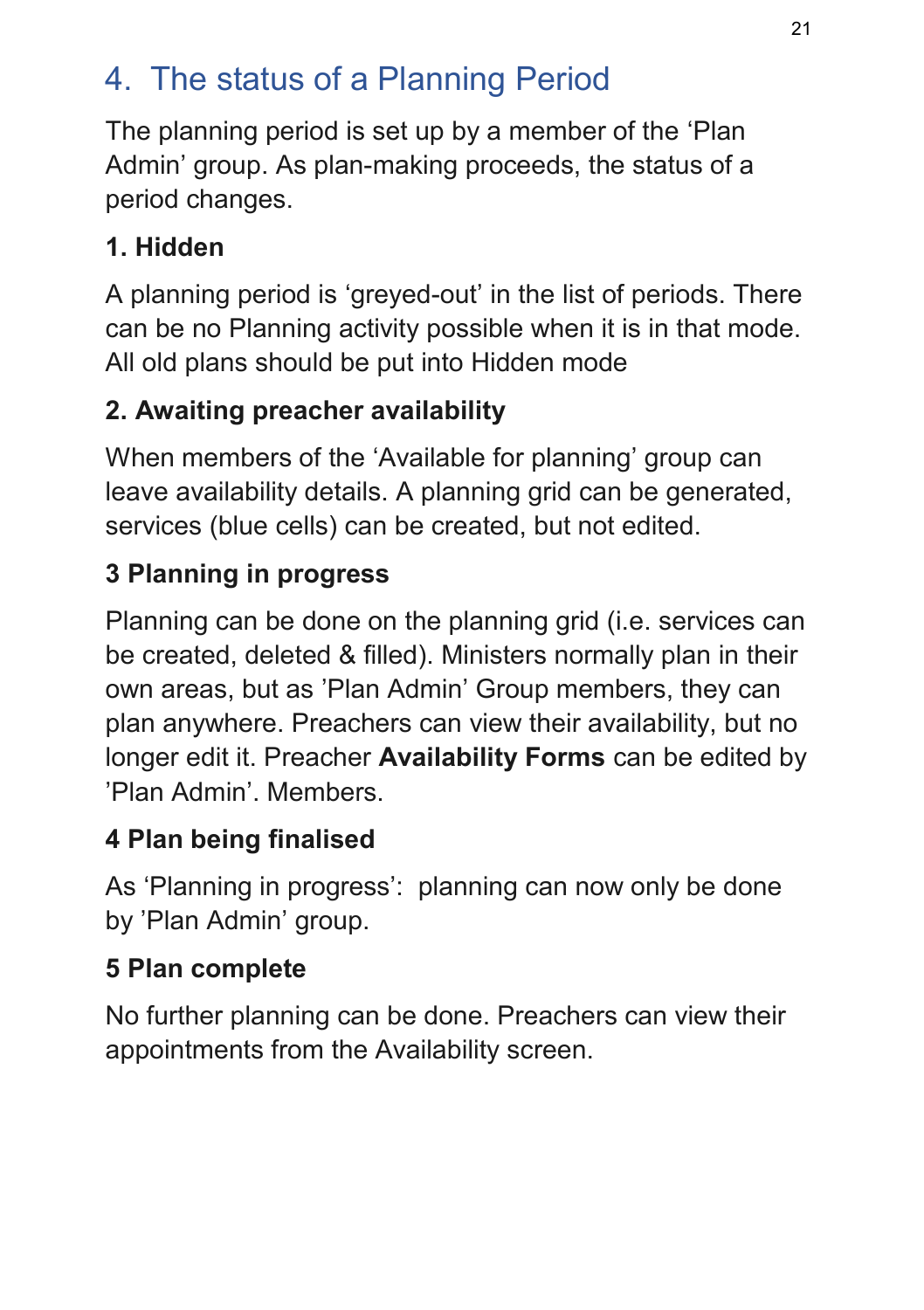# 5. Why does the status of a planning period change during the process?

To separate the three main phases of plan-making: the giving of dates; the planning of preachers; the viewing of appointments.

It's messy doing the planning if availability keeps changing; its inappropriate to be viewing appointments if planning is incomplete. The changing status of a planning period keeps the phases separate, while allowing'Plan Admin' to override where necessary. See note\*\*

(Note\*\*) any member of the Admin Group can edit a Period to change its status: Select the **Period** icon then Status and select the status– select **'Done'** 

Only 1 Period can be in the **Planning in Progress** mode at any instant. Before the deadline (for Availability Forms) **any status change should be reversed before you leave the site.**

# 6 Visiting preachers

There is a **'Visiting preachers'** group. The names appear in the drop-down list in the service dialogue box, allowing regular visitors to be easily selected. When the Plan is complete, the spreadsheet reports a list of visiting preachers used in the period. Any **new preacher** invited by a church needs to be added to this group for the duration of the plan. As previously stated some regular visiting preachers are also in the 'Available for Planning' group. There is also an '**Invited Preachers'** group**,** the function of which is covered on **Page 20 Para 3.** Any member of the 'Plan Admin' Group can change a preacher's status from **Visiting ↔ Invited,** by editing their details in the **'People'**  group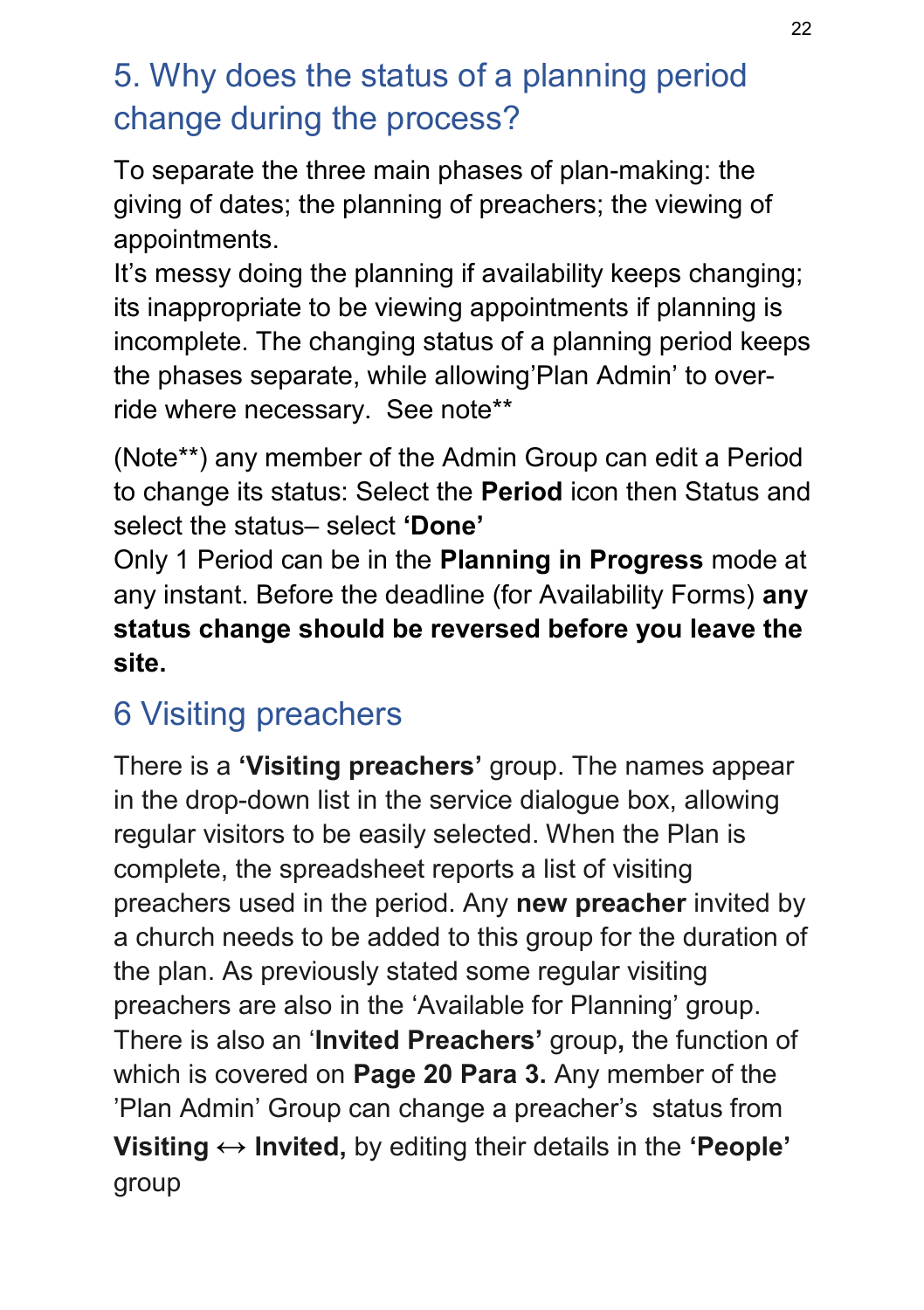# 7 Service Codes

Service codes (C, HF, CA, AAW etc) can be created and added to services. The most 'featured' codes appear at the top of the list.

#### 8. Notes

There are two 'Note facilities' to aid plan-making.

- 1. Preachers can leave notes when recording availability. e.g. Please don't plan me for Family Services.
- 2. Plan Notes can be added by the 'Church Plan Note Edit' group; members have access to the churches database and can add/amend or delete their notes at any time. (e.g. "Remember, we've booked Mr Stephens for the Harvest Festival")

#### 9. Planning Grid / Website –interrelation

The Website and CHRESTOS share a common data base, this is used to create the list of up-coming services that can be viewed by any Website reader if they are searching the information on individual churches. **Those lists are updated automatically from the information put into the Planning Grid**.

For most services it lists the Date, Time; Preacher and then the decoded **Service Code(s)**, so what is on the plan may appear as :

**11.00am Bloggs FS** will be shown on the Website as:

#### **11.00am Rev Joe Bloggs Family Service**

Any additional Preacher or Service code will be similarly decoded.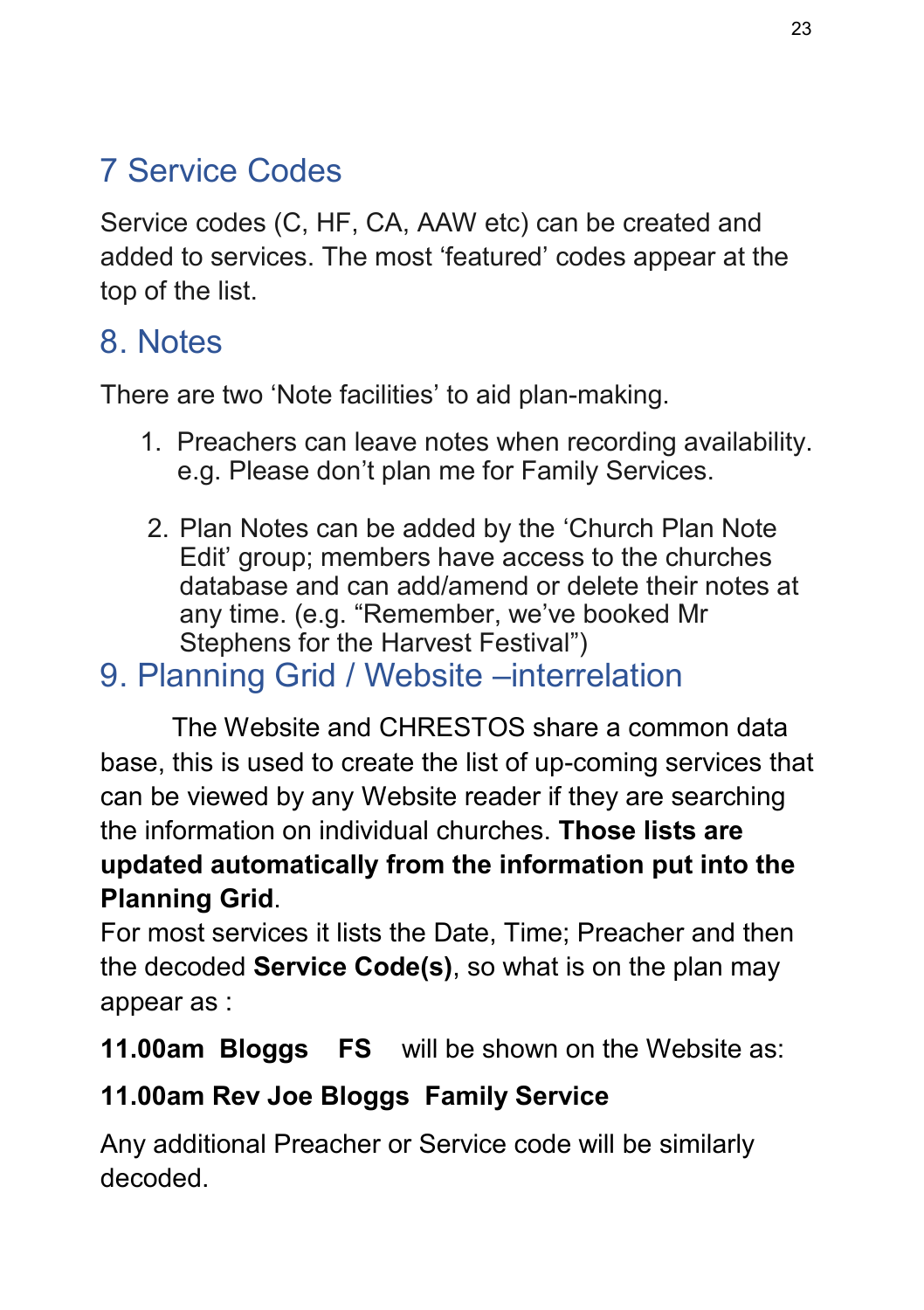There is also provision in the service dialogue box for additional information to be put into the **Location Box**, such information will **override the preacher's name**.

**It is therefore important that NO CODES are used there** as it must be intelligible to the casual reader of the Website. Before an appointment can be seen as filled i.e. turned dark blue on the **Planning Grid**, there must be a name in the Preacher slot or a full description of the service in the location box. **NB**. **Local Arrangements** (LA) should be 'appointed' from the list of **Visiting Preachers** and can be used without any restriction.

When the **Planning Grid** has been completed, it can be converted to a .pdf document which can be printed off and used as the **Preaching Plan**, but apart from the Service Codes there is no other information in the document, it can also be converted to a Excel Spreadsheet which has the same limitations. i.e. There is no Service Code key list.

#### At this point the **Technical Editor** takes over.

The current methodology can be described in a number of stages. If all the information is available and all appointments filled they can be followed through in logical stages:

Most Circuits will have a familiar format for their plan which will include contact information about he preachers, useful information about Hymn Books used and contact details for each church. It is easier to transfer the Planning Grid details if that plan is based on an **Excel Spreadsheet**.

The plan can then be produced in the following stages: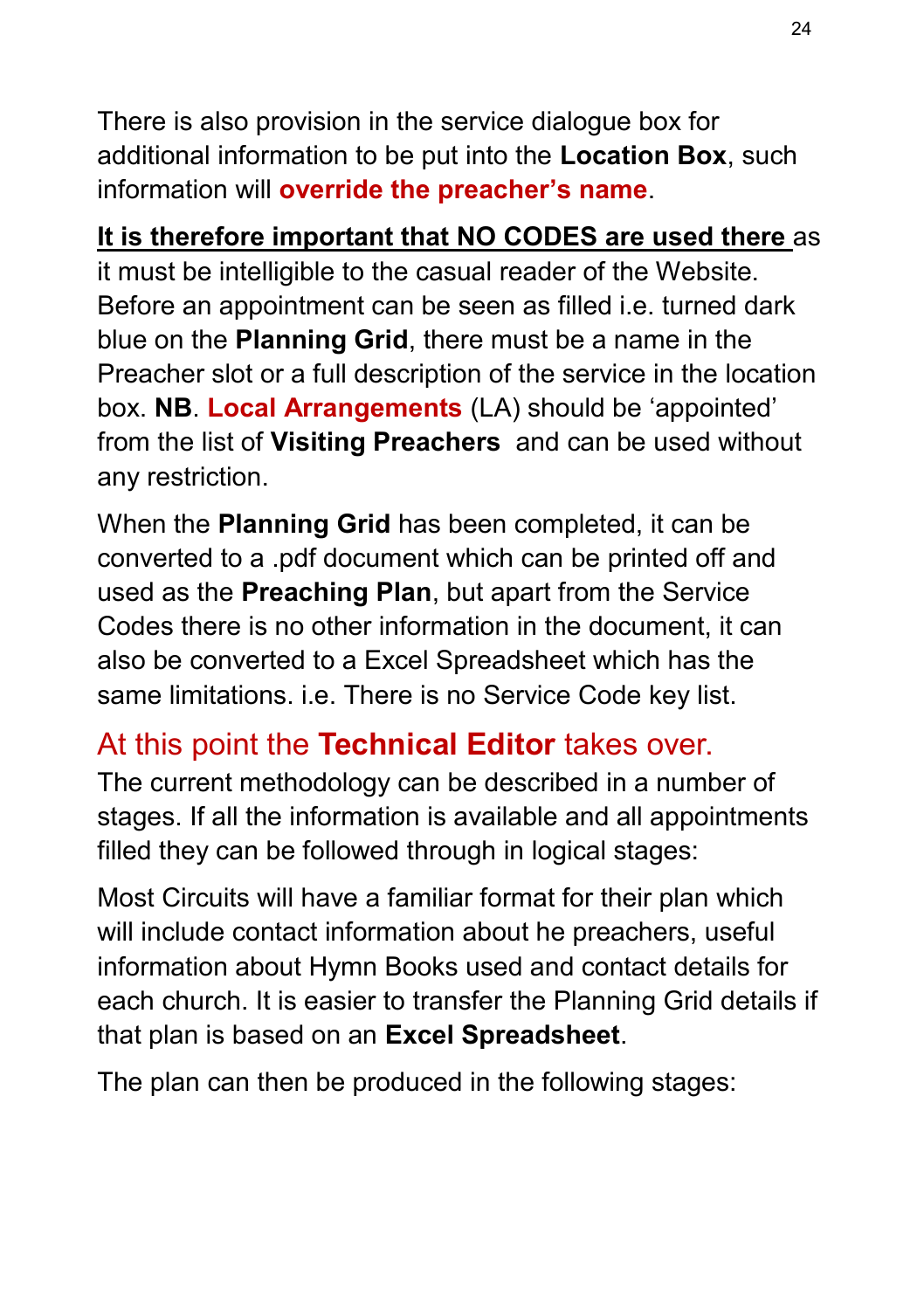## **STAGE 1.**

An Excel Spreadsheet template will have been prepared in advance which will have all the additional data already on it, only the main table of appointments is empty.

#### **STAGE 2.**

The Planning Grid is inspected to ensure that it is 'fit for purpose'. That is to say in terms of rows and columns it is the same size as the template appointments area, that all services have been described according to the requirements of the CHRESTOS system (no inappropriate use of the Location Box and **ideally**, all appointments filled.

#### **STAGE 3.**

Make any necessary 'repairs' to the Planning Grid including making use of information supplied (church Plan Notes) and consultation if necessary. Complete the entries for N. Marston normally following their established pattern of services, the Schorne team rota for N. Marston is sometimes available.

*At this point there are usually a few unfilled appointments.*

#### **STAGE 4.**

Open the Planning Period and export the appropriate Planning Grid as an Excel Spreadsheet which will go into the **download file** on the **editors PC**. **Change font on download to ARIAL 8pt., Column Width 13.5, Row Height 12 and save**

#### **STAGE 5.**

Open the download file and the template simultaneously in Excel, block and copy the whole of the appointments table in the download and paste it in to the central table of the template, **SAVE** this file as the 1st Draft of the preaching plan.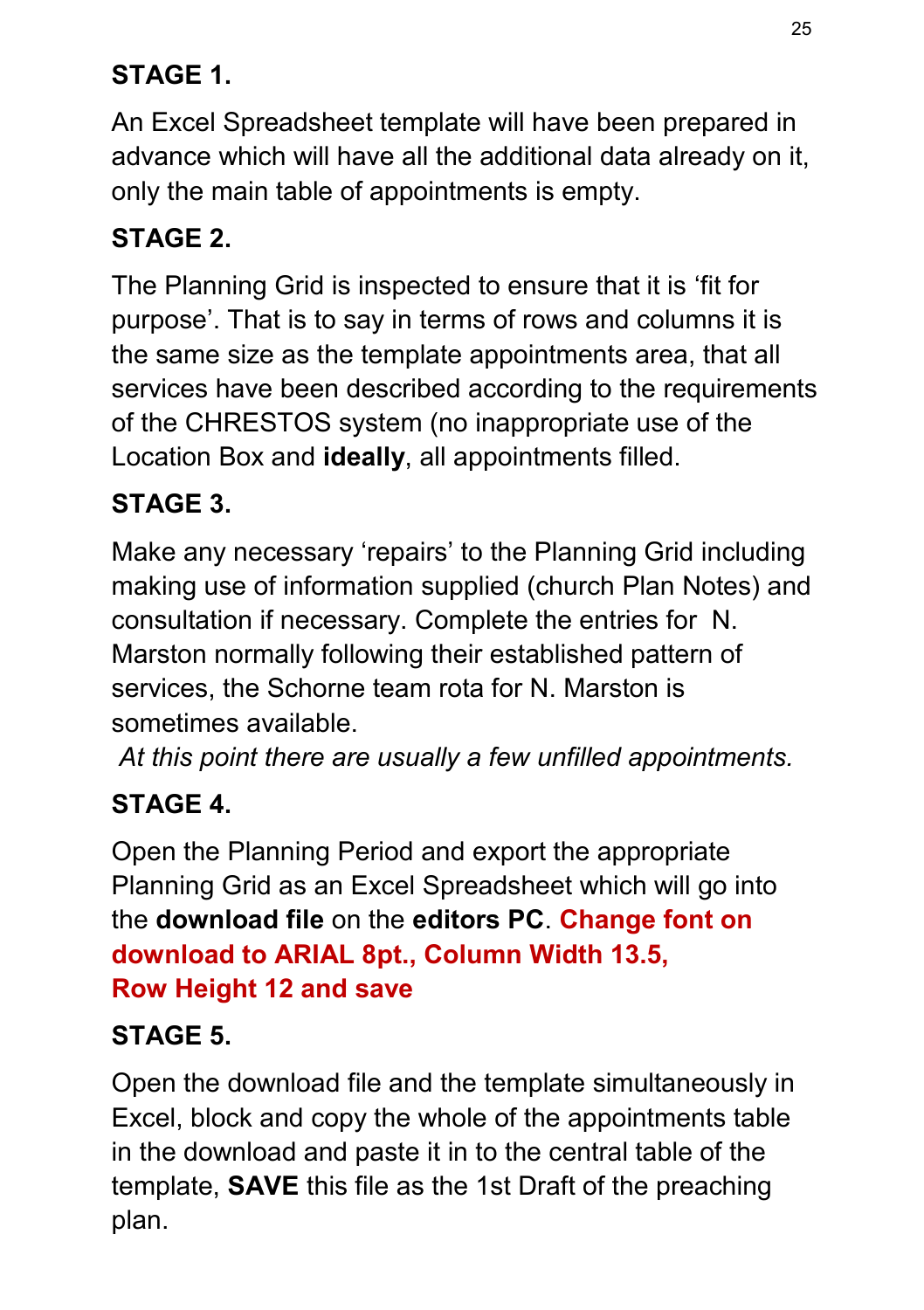#### **Stage 6 :**

Traditionally each appointment has been set out on the printed Plan in the order of the following example:

10.55 K Edwards C

The Planning grid prints this as: K Edwards C / 10.55 am

**NB:** *The Plan & Planning grid, only shows the time when it varies from the time in the left hand column; 'am' or 'pm' often has to be assumed on the printed Plan because space is limited.* 

It is also good to be able to leave spaces between the preacher's name and the service coding.

The way the appointments are set out is a matter of personal choice; the current format seems to be well accepted and understood. Column width may need to be individually adjusted for some weeks; **check that the Print still fits A4 Landscape** 

#### **STAGE 7**.

When the draft is in a satisfactory state it is sent n .pdf format for comment/ approval to the 'Plan Admin' group, the approved plan is then circulated to the **'Plan Contacts'**  groups. If possible, a week is allowed for responses..

#### **STAGE 8.**

The 1st Draft is amended if necessary and the 2nd.draft **circulated to all preachers involved.** 

The drafts will be circulated by Email so responses can be sent directly **to the Superintendent at** revrja@outlook.com , **with a copy** to the **Technical Editor** 

r.collis245@btinternet.com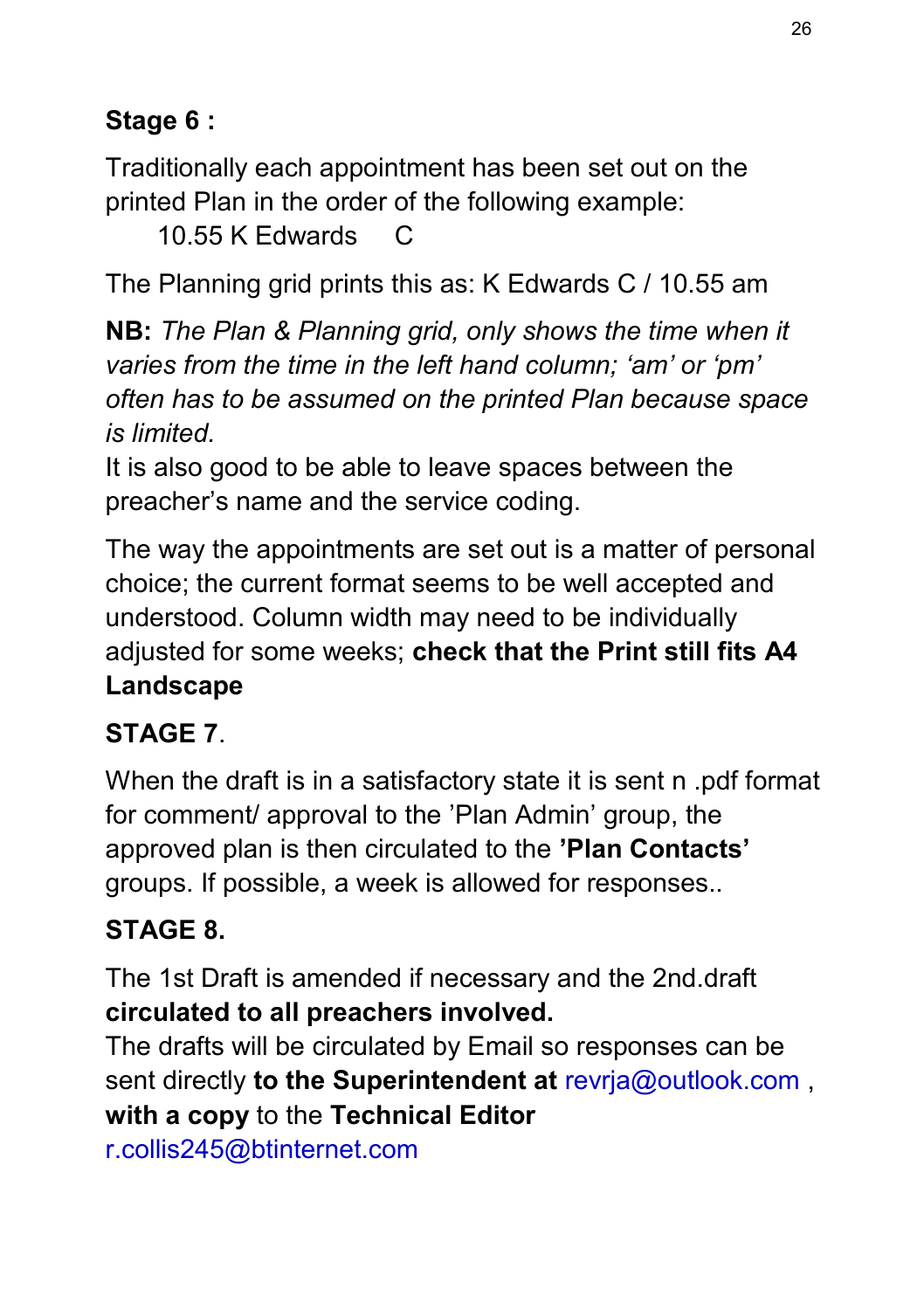#### **STAGE 9.**

#### **It is essential that Preachers and Contacts review these drafts and if possible confirm to the editor, that this has been done.**

At some point it may have to be assumed that no response indicates approval. **The draft will be updated and published on the website during this period.** 

When the draft is considered to be as good as it can be it is renamed as Circuit Preaching Plan for the period, converted to .pdf and sent to the AMC Office for printing along with a file containing information for the reverse side of the plan. That file is prepared in **Publisher**, will have been update ensuring the Date and other details are correct, especially the **Visiting preachers** list which shows only those on the plan for the period. **Publisher files need to be converted to .pdf format for printing.**

#### **The plan is printed on A3 and may be folded for distribution**

It will be the Technical Editor's task to ensure the Plan published on the website is kept up to date which means they need to be reasonably proficient in the use of the EXCEL, WORD and PUBLISHER elements of Microsoft Office and familiar with updating procedures on the Circuit Website, **including updating the Planning Grid if necessary, when changes have been agreed by the Circuit Superintendent Minister.**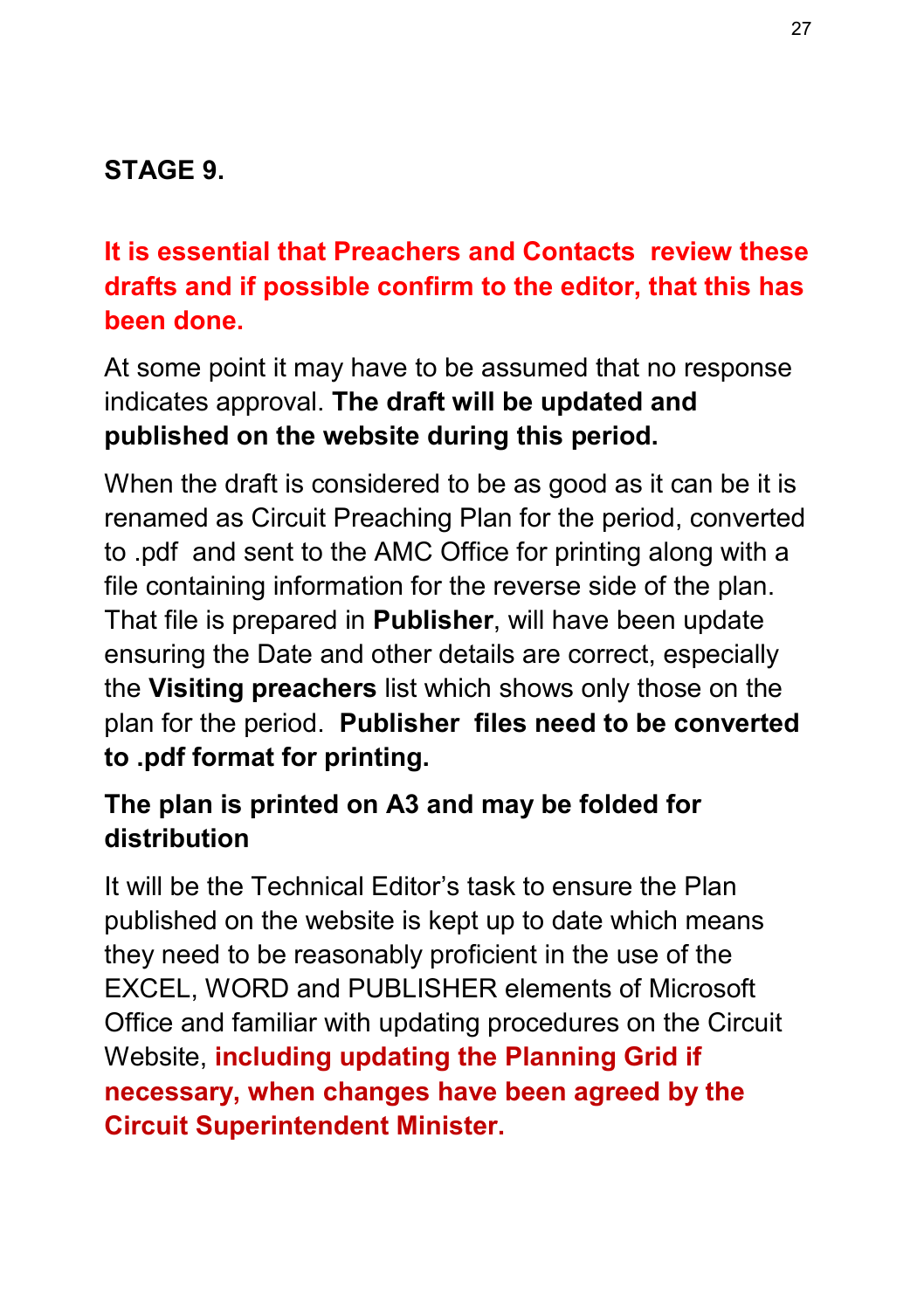#### **Guidance notes for the use of the Webmail in CHRESTOS**

- 1. Log in to cloud; Select the **PEOPLE** or **GROUPS** icons and scroll down to the Person or Group you wish to Email
- 2. Select '**Send Email'** on the menu on the right
- 3. On the email form check the recipient(s) listed; names can be deleted from that list. Names can also be added to the list in the **Add Recipients Box** – start typing there; likely addresses to choose from will appear.
- 4. You can add attachments, but they must be in the Documents files; a scroll down list will be offered. Also please note that only a link to the file, not the file itself, will be attached. If the file is subsequently moved or deleted, the link will fail.
- 5. You can add a link by highlighting a section of test, and selecting the '**link' icon** in the toolbar.
- 6. You can paste in a URL or select from items offered as you begin to type in the selection box that appears on screen.
- 7. If you want replies to come to you, select '**System'** then '**Me'** in the '**Options' box. Replies to the 'cloud' will be lost and the sender will get an 'undeliverable' response.**
- 8. It is a good idea to identify yourself in the Subject line, so the recipient knows immediately who the Webmail is from, otherwise it appears as from: *Vale of Aylesbury mailer@thenmedia.co.uk* and may be ignored
- 9. When you have completed your message select **'send'**; a list of recipients will appear for you to check; **you must select 'Send'** to finally send your Email.

 If you **Cancel,** select Home or leave the page in any other way before sending the message, **it will be lost.**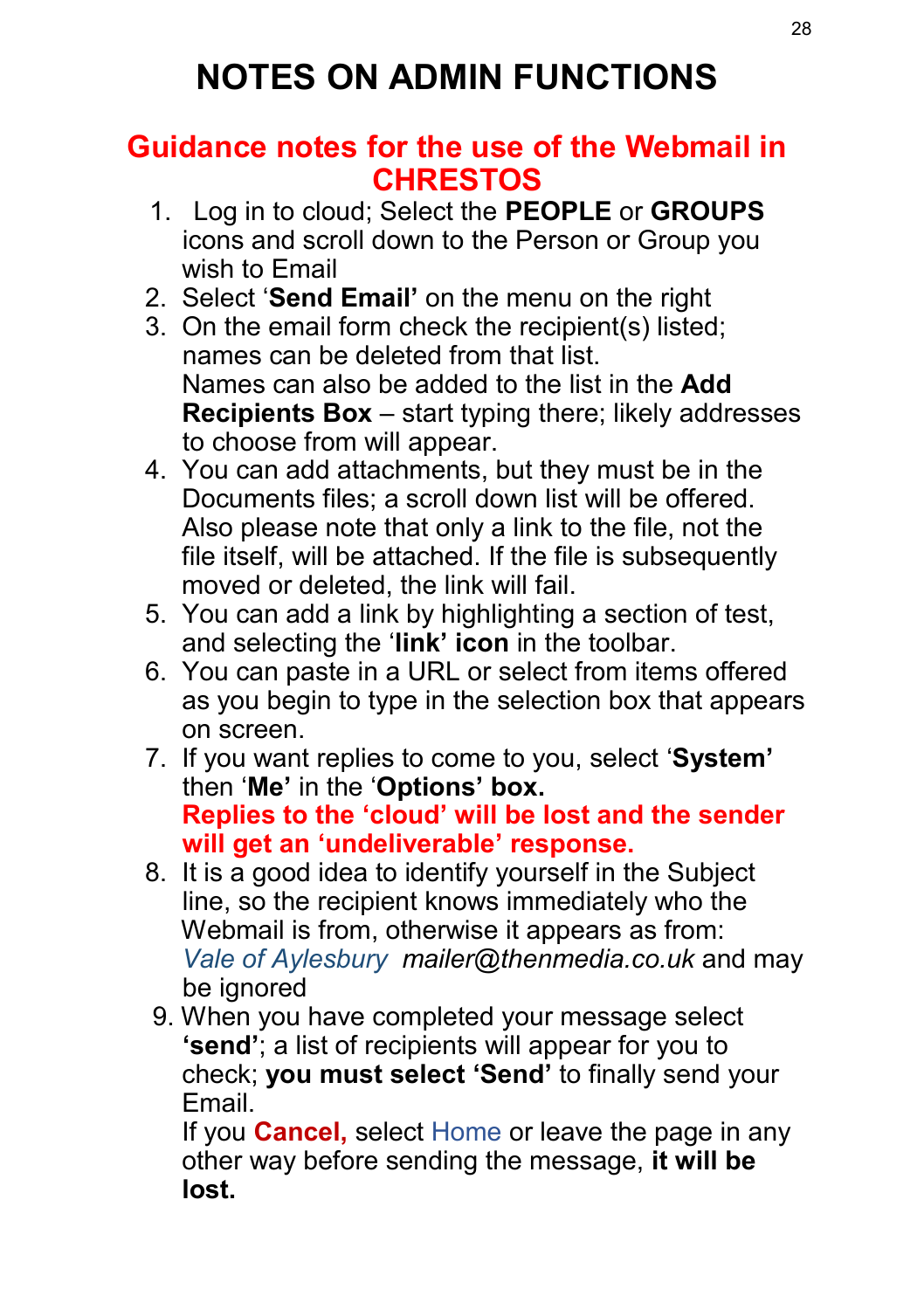# **USING THE DOCUMENT LIBRARY FOR SAFE DATA STORAGE IN COMPLIANCE WITH GDPR**.

In the TMCP Privacy Statement is the following:.

**DATA SECURITY** We implement reasonable and appropriate security measures against unlawful or unauthorised Processing of personal data and against the accidental loss of, or damage to, personal data in accordance with our internal data security policy. In addition, we limit access to your personal data to those members, volunteers, ministers and employees who have a need to know.

In their advice notes 'Do's & Don'ts' TCMP say: Don't encourage the use of personal devices for church business.

Each year, in the Property Returns your Property Secretary/ Steward will sign a declaration that your church complies with the current Data Protection Act - now GDPR

#### **How can CHRESTOS help? By controlling access**

- 1. All documents are held in 'cloud storage' on a secure computer managed by Then Media our Website providers.
- **2.** All the files can be marked for **public** or **private**  viewing
- **3.** All the folders can have access to them restricted to particular Groups
- **4.** Access to the Document Library is restricted to those who have access to the cloud viz. No casual reader of the website will be able to see them.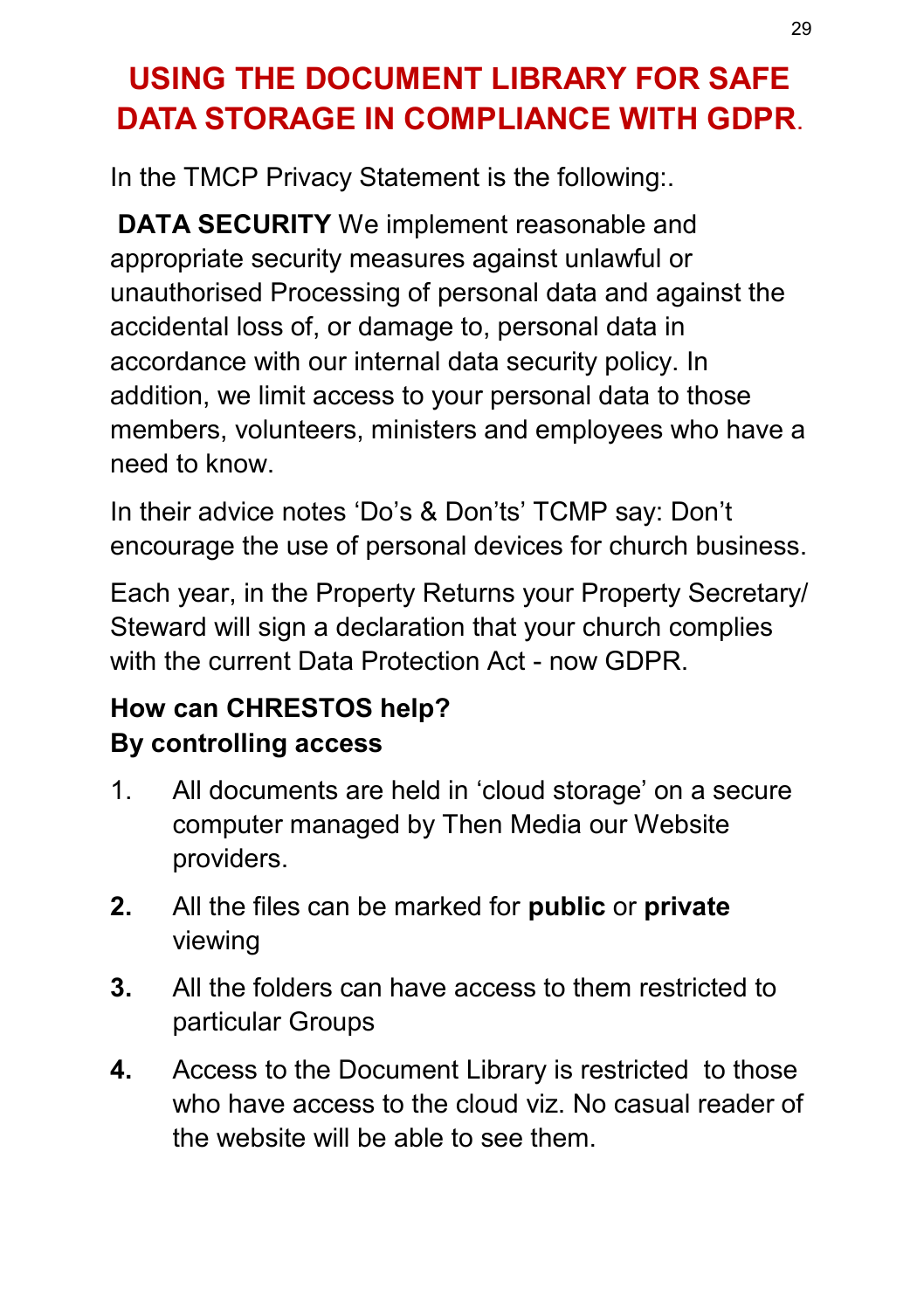#### **5. CONFIDENTIAL documents should be password protected prior to uploading to the cloud.**

#### **By organising the library**

The Document Library can be visualised as a large lockable filing cabinet to which, all who have cloud access will have a Key - their own signing in details.

Having unlocked the door it can now be opened by simply selecting 'Documents' when you will see a number of labelled folders which can be regarded as large box files. You will be able to open and read all you can see but you may not be able the edit them.

Within the Folder there may be files or Sub - Folders contain mores files, just as you may find in any office filing cabinet.

It is these folders that can be used to store any church data where it is secure, yet readily available to you and others that need to see it.

The folder Labelled 'Local Church Papers' is almost a filing cabinet on its own, however, for most users it will appear to contain only one file and that will be for the church where you a member. When opened, there may be a mixture of files and sub - folders. **There is no practical limit to this storage or the number of sub-folders**.

These folders and files can be edited by any local church Officer with cloud access, but care will be needed to avoid corrupting or deleting files accidentally.

As a guard against this **it is suggested that permanent documents are uploaded in .pdf format.**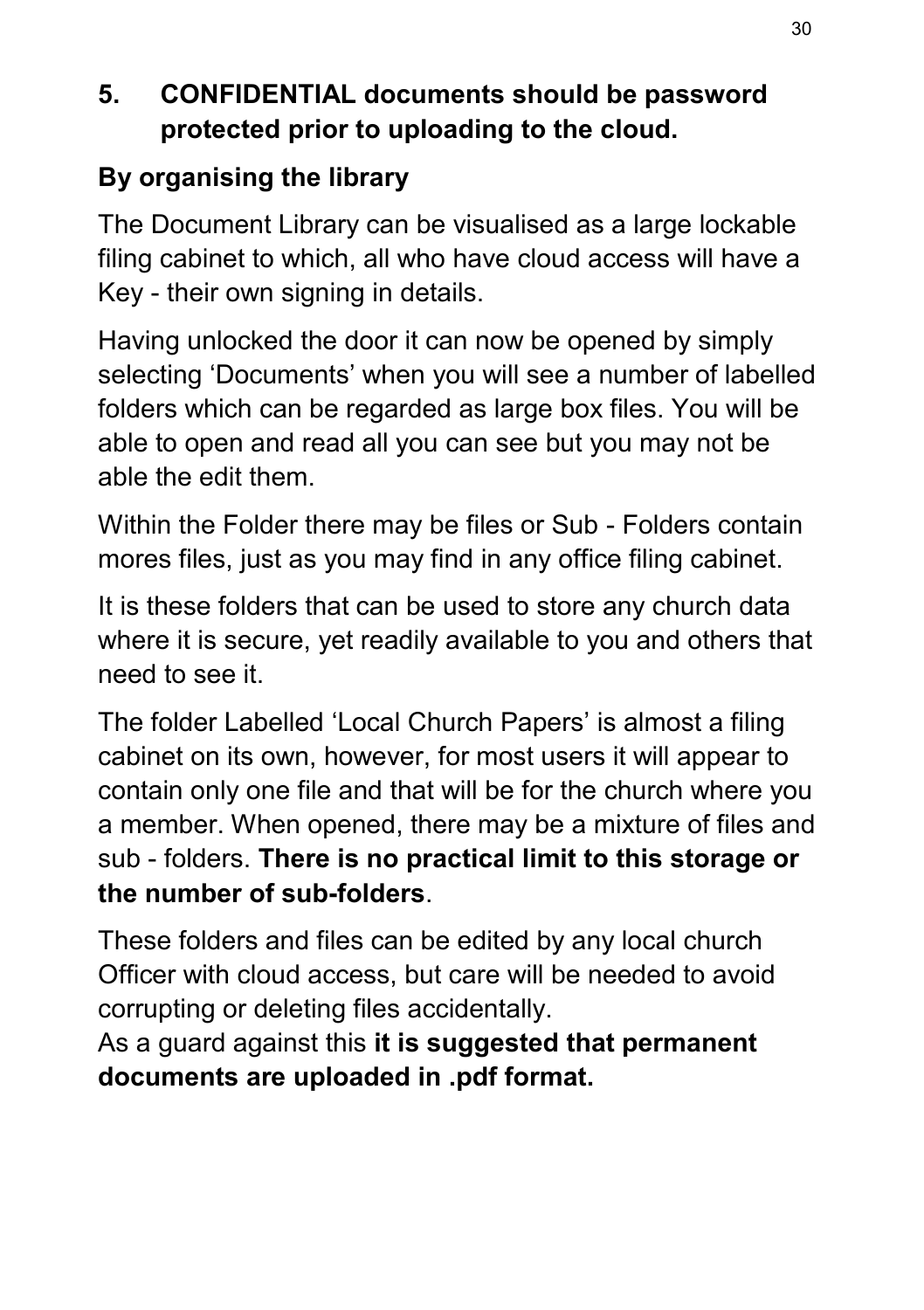# **Guidance notes for Reading/ Editing or adding files to your Local Church Folders.**

**NB: This is an area for storage of 'PRIVATE' information.** Items stored in this area can only be accessed by **members of your church** who have cloud access and the 'Cloud Admin' group;{.pdf is the preferred format}

- 1. When successfully logged in, select the 'Documents' Icon.
- 2. Scroll down the list of folders to the one labelled 'Local Church Papers' and select it. Another Folder labelled with your own church name will appear. Select that folder to see a list of all your files.
- 3. To add a document, select 'New document' in the menu on the right and complete the form choosing the file on your device, select your church name in the 'choose folder' box **and ensure it is marked as 'Private'.** When you have completed your entry, you must select 'Done' to save it.
- 4. When you select a file you will see 2 options Edit & View selecting view will show the contents whereas Edit will allow you to upgrade or delete the item.
- 5.**To edit the contents of files, you need to change it on your own device then upgrade the existing file with the amended file)** Delete is obvious and permanent! Files can be Password protected to give absolute privacy.
- 6.To upgrade, select edit then select 'upgrade' on the form, then 'Choose file'; find the latest version on your device and select it. The website form will indicate when upgrading is successful.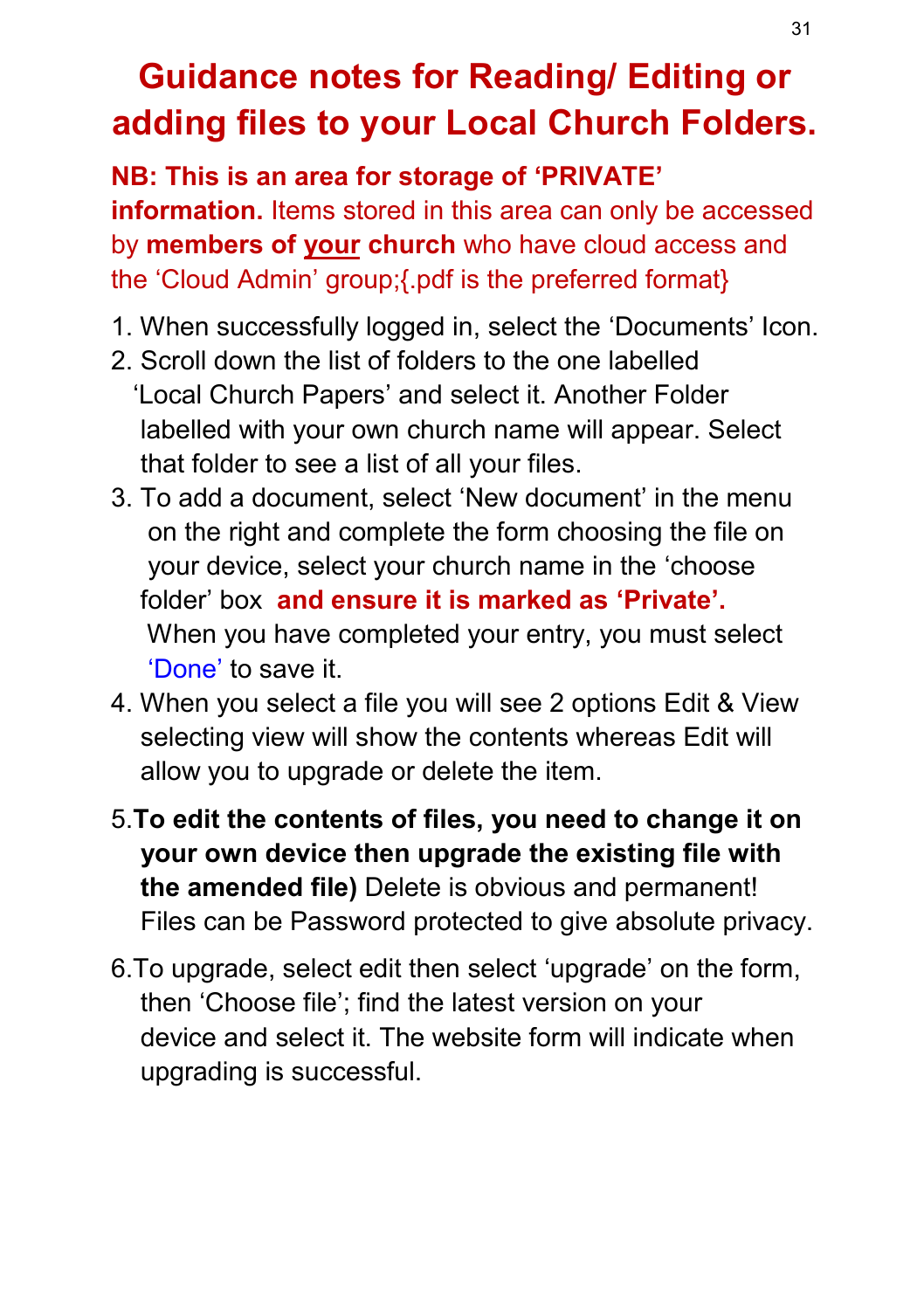# **Managing Sub-Folders.**

#### **Creation**

Once in the Documents section, select 'New Folder' in the menu on the right when a dialogue box will appear. Which has 4 boxes:

**Title** : Add a short Title

- **Description:** Use optional . It does not appear unless you choose to edit an existing folder when some indication of the contents may prove useful.
- **Parent:** If you leave this on 'None' it will create a new main Folder. Selecting the ▼ will produce a list of existing folders that you can add to. Scroll down and select the folder that you wish the new folder to be associated with.
- **Done:** Selecting this box saves the folder to the list that appears when you open Documents.

**Setting Access:** Select your new folder and select Edit; a new dialogue box will appear which will have the basic details that you have just entered, these can be edited e.g. the title could be changed. At the top select 'Access' the groups that have access will be highlighted. Initially they will be set to the groups you are in, which is probably what is required; they can be changed to widen or restrict access.

**NB.** CHRESTOS will only allow you to see the folders you have read access to and Edit those you have permission to edit. In the dialogue box you can see Read & Edit access can be set separately.

Folders can be set up to send out an automatic notification when new files are added, it will include a line, where » means select:

• Main Folder » Sub-folders (if applicable)» File — added by Originator (File format)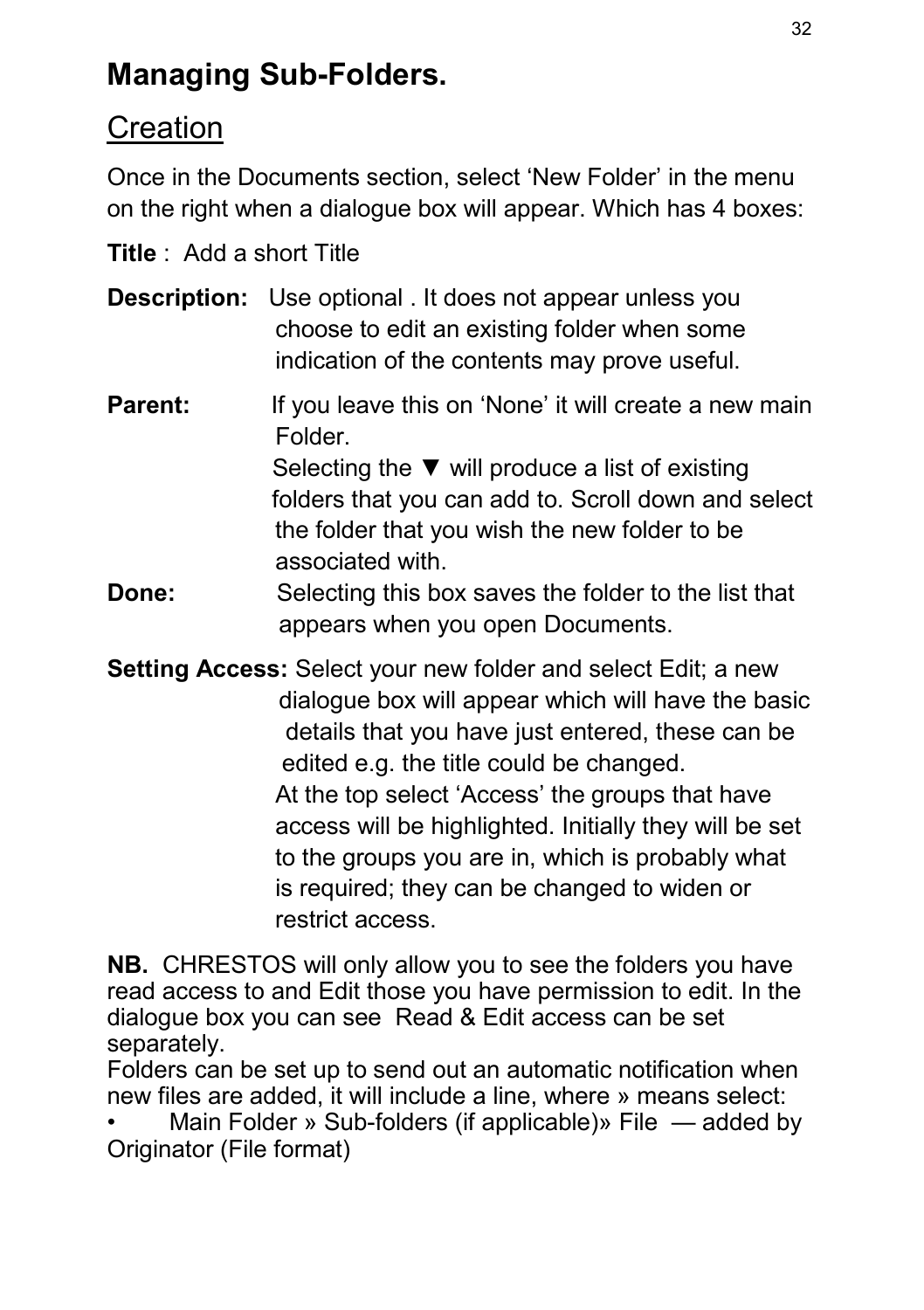# **Potential Uses.**

Other areas of Circuit Activity can have Private storage facilities in the Cloud exactly as for the local churches, the same procedures would apply.

The Circuit Meeting has had this facility for at least 2 years with meeting minutes and reports stored in protected folders.

There is no reason why Circuit Meeting members should not post their reports directly to the cloud.

GDPR has changed the Data collection, retention and use permanently, we can no longer be casual in the way we do our business, when your Church Council agrees to sign off the Property Return saying you are complying with Data Protection Law.

Saving your sensitive data in CHRESTOS is an easy way of demonstrating your compliance.

It gives protection to the data as well as giving transparency for the data subject.

It is hoped that this booklet will assist those who are willing to help.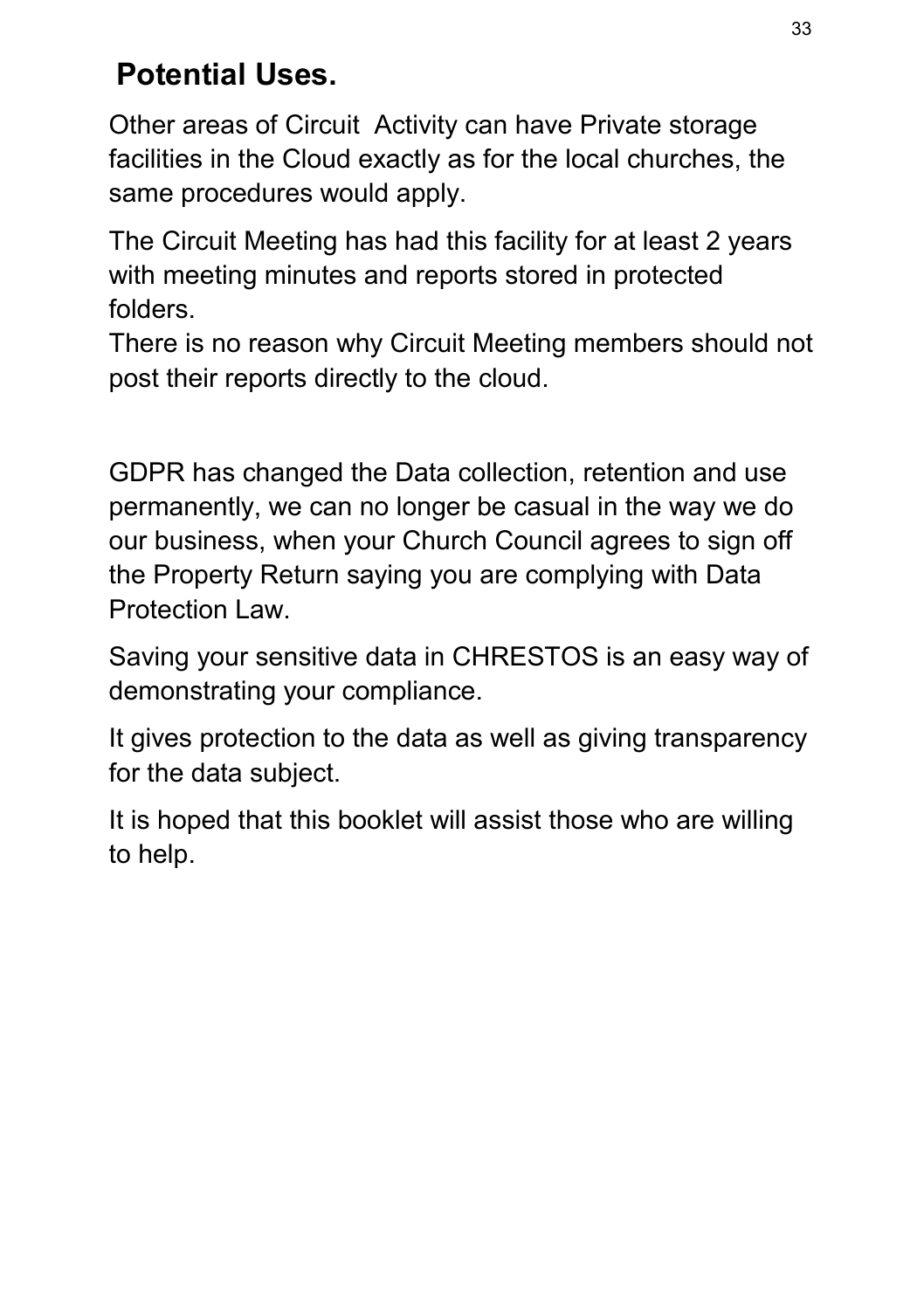| Page Nos. | Content                                           |  |  |  |  |  |
|-----------|---------------------------------------------------|--|--|--|--|--|
| 1         | Cover                                             |  |  |  |  |  |
| 2 & 3     | Introduction                                      |  |  |  |  |  |
| 4 to $5$  | Guidance on Cloud Access                          |  |  |  |  |  |
| 6 to 9    | Directory & data Base Search                      |  |  |  |  |  |
| 10 to 14  | <b>Notes for Sub-editors</b>                      |  |  |  |  |  |
| 15        | <b>Notes on Availability Forms</b>                |  |  |  |  |  |
| $17 - 18$ | Notes on 'Church Plan Notes'                      |  |  |  |  |  |
| 19 to 27  | Notes on Plan Making Process                      |  |  |  |  |  |
| 28        | Note on use of Webmail                            |  |  |  |  |  |
| 29-30     | Using the Document Library to comply<br>with GDPR |  |  |  |  |  |
| 31        | Note on use of Local Church Folders               |  |  |  |  |  |
| 32        | Managing sub-folders                              |  |  |  |  |  |
| 33        | <b>Potential Uses</b>                             |  |  |  |  |  |
| 34        | Contents                                          |  |  |  |  |  |
| 35        | <b>Additional Notes</b>                           |  |  |  |  |  |
| 36        | Editors note                                      |  |  |  |  |  |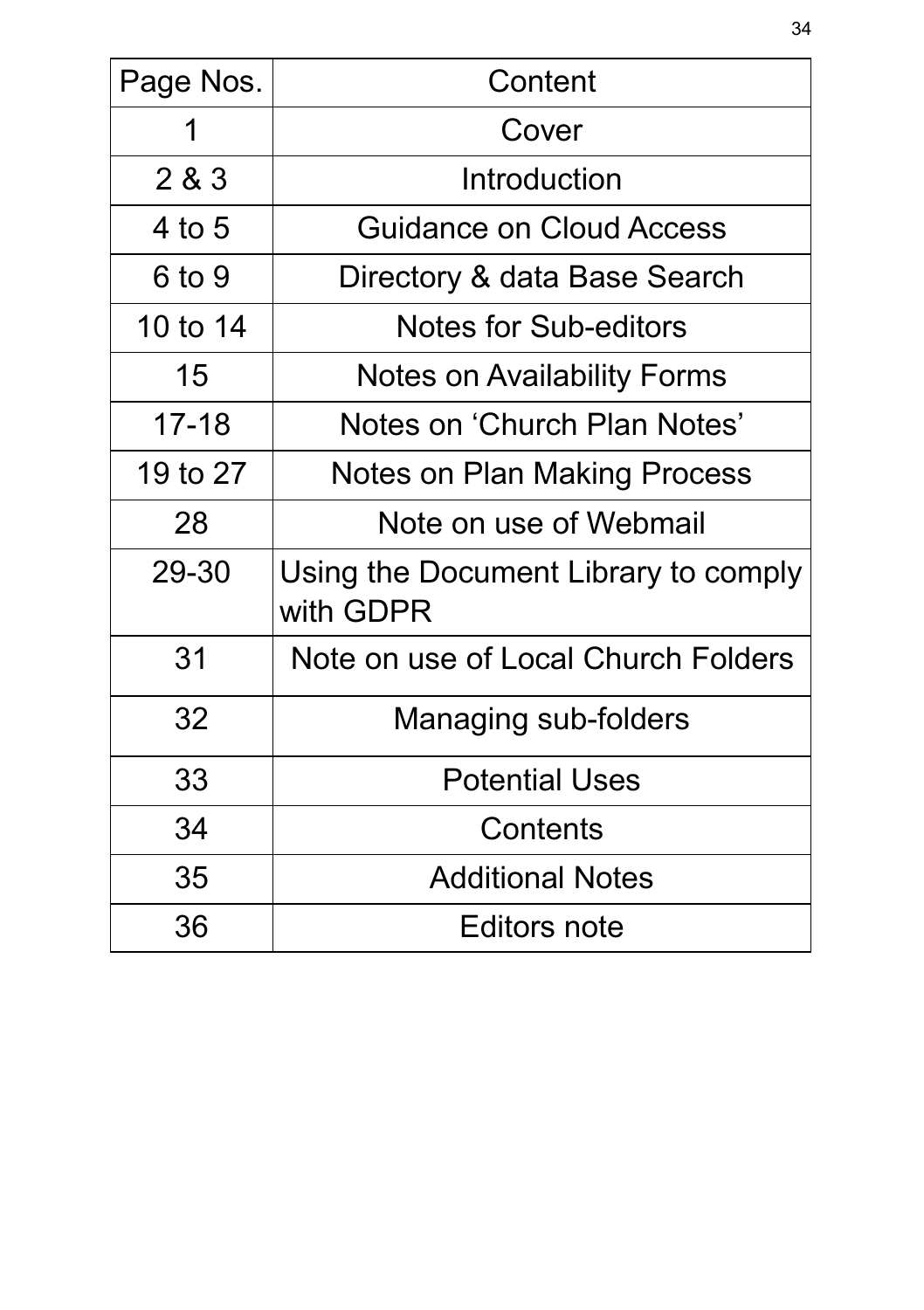# **Notes**

When completing **Availability Forms** you must select the 'Done' button before you sign out, the system should remind you to do this.

If you close your browser before 'signing out' the **blank** form will remain on the system.(i.e. showing no selections) It is a good idea inspect your own form by signing back in. Any selection can be reversed by clicking on the date etc. But will need to be saved again by selecting done.

# **Sub Editors**

If you wish to have images embedded in your text you must create your Page or Article, save it as a Draft with the positions of images or links indicated, and advise the Website Editor . Alternatively create the finished item in WORD and send it to the Editor's Email.

# **Mobile Devices**

This Website is accessible on mobile devices but you won't enter the cloud by tapping the cloud Icon.

If you enter **www.aylesburyvale.org.uk/cloud** you will find the sign in page.

Attempting to edit on these small screens is not recommended.

You may find that not all sections of the cloud are easily accessible on some mobile devices but you should be able to use the On-Line Directory.

#### **NB. Devices tested are iPad & Android phone.**

**Update\*\*** is a recent addition to the ACTIONS on PAGES & ARTICLES. It appears to have the same affect as selecting 'Done' when your update is complete but does not close the page.

**READERS:** A new group of volunteers who will lead a service using a script provided for them.

**###** 'password' is the default password that all Users must enter when they sign in to the 'cloud' for the first time or after a 'reset' of their account by the editors.